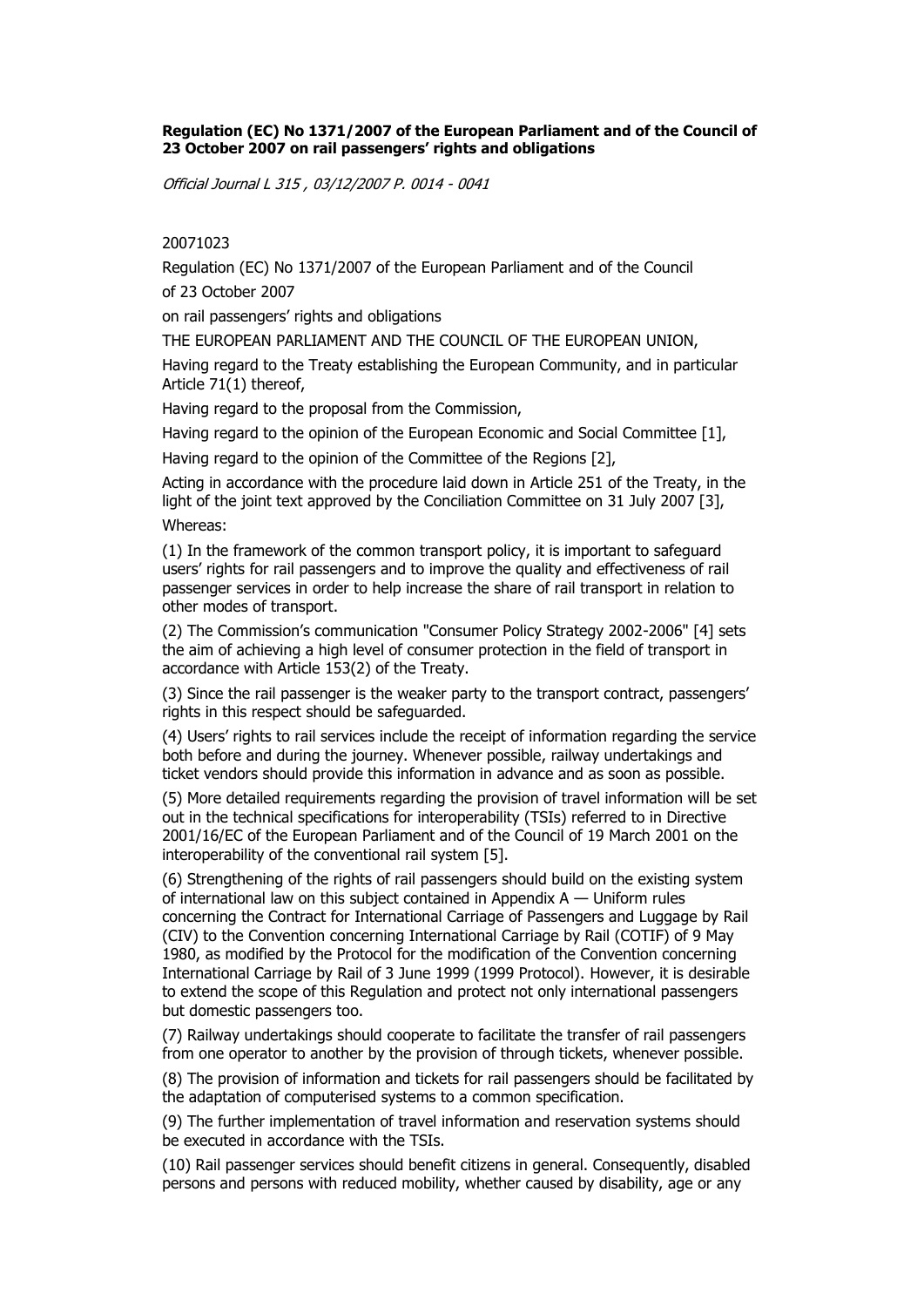other factor, should have opportunities for rail travel comparable to those of other citizens. Disabled persons and persons with reduced mobility have the same right as all other citizens to free movement, freedom of choice and to non-discrimination. Inter alia, special attention should be given to the provision of information to disabled persons and persons with reduced mobility concerning the accessibility of rail services, access conditions of rolling stock and the facilities on board. In order to provide passengers with sensory impairment with the best information on delays, visual and audible systems should be used, as appropriate. Disabled persons and persons with reduced mobility should be enabled to buy tickets on board a train without extra charges.

(11) Railway undertakings and station managers should take into account the needs of disabled persons and persons with reduced mobility, through compliance with the TSI for persons with reduced mobility, so as to ensure that, in accordance with Community public procurement rules, all buildings and rolling stock are made accessible through the progressive elimination of physical obstacles and functional hindrances when acquiring new material or carrying out construction or major renovation work.

(12) Railway undertakings should be obliged to be insured, or to make equivalent arrangements, for their liability to rail passengers in the event of accident. The minimum amount of insurance for railway undertakings should be the subject of future review.

(13) Strengthened rights of compensation and assistance in the event of delay, missed connection or cancellation of a service should lead to greater incentives for the rail passenger market, to the benefit of passengers.

(14) It is desirable that this Regulation create a system of compensation for passengers in the case of delay which is linked to the liability of the railway undertaking, on the same basis as the international system provided by the COTIF and in particular appendix CIV thereto relating to passengers' rights.

(15) Where a Member State grants railway undertakings an exemption from the provisions of this Regulation, it should encourage railway undertakings, in consultation with organisations representing passengers, to put in place arrangements for compensation and assistance in the event of major disruption to a rail passenger service.

(16) It is also desirable to relieve accident victims and their dependants of short-term financial concerns in the period immediately after an accident.

(17) It is in the interests of rail passengers that adequate measures be taken, in agreement with public authorities, to ensure their personal security at stations as well as on board trains.

(18) Rail passengers should be able to submit a complaint to any railway undertaking involved regarding the rights and obligations conferred by this Regulation, and be entitled to receive a response within a reasonable period of time.

(19) Railway undertakings should define, manage and monitor service quality standards for rail passenger services.

(20) The contents of this Regulation should be reviewed in respect of the adjustment of financial amounts for inflation and in respect of information and service quality requirements in the light of market developments as well as in the light of the effects on service quality of this Regulation.

(21) This Regulation should be without prejudice to Directive 95/46/EC of the European Parliament and of the Council of 24 October 1995 on the protection of individuals with regard to the processing of personal data and on the free movement of such data [6].

(22) Member States should lay down penalties applicable to infringements of this Regulation and ensure that these penalties are applied. The penalties, which might include the payment of compensation to the person in question, should be effective, proportionate and dissuasive.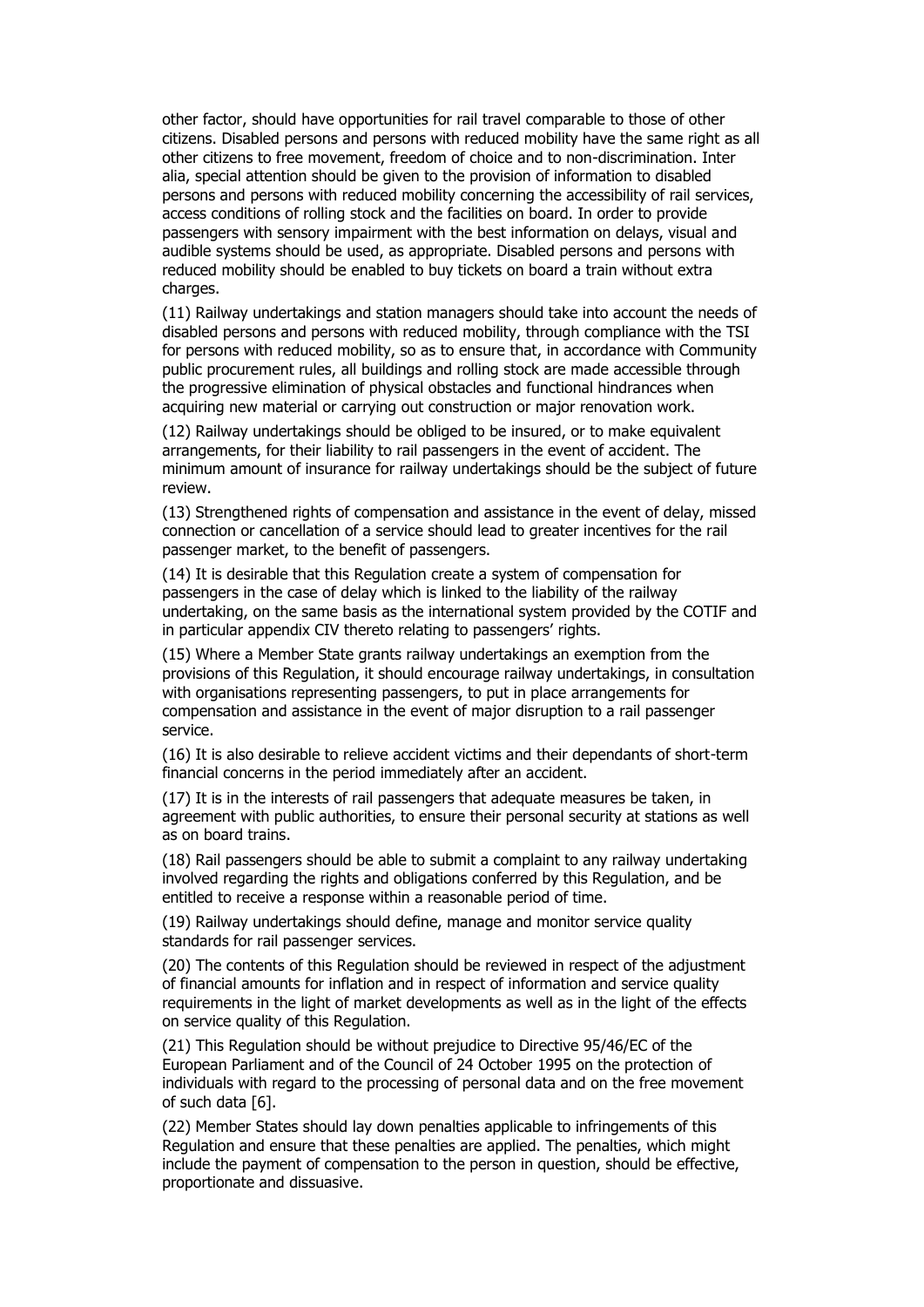(23) Since the objectives of this Regulation, namely the development of the Community's railways and the introduction of passenger rights, cannot be sufficiently achieved by the Member States, and can therefore be better achieved at Community level, the Community may adopt measures, in accordance with the principle of subsidiarity as set out in Article 5 of the Treaty. In accordance with the principle of proportionality, as set out in that Article, this Regulation does not go beyond what is necessary in order to achieve those objectives.

(24) It is an aim of this Regulation to improve rail passenger services within the Community. Therefore, Member States should be able to grant exemptions for services in regions where a significant part of the service is operated outside the Community.

(25) Railway undertakings in some Member States may experience difficulty in applying the entirety of the provisions of this Regulation on its entry into force. Therefore, Member States should be able to grant temporary exemptions from the application of the provisions of this Regulation to long-distance domestic rail passenger services. The temporary exemption should, however, not apply to the provisions of this Regulation that grant disabled persons or persons with reduced mobility access to travel by rail, nor to the right of those wishing to purchase tickets for travel by rail to do so without undue difficulty, nor to the provisions on railway undertakings' liability in respect of passengers and their luggage, the requirement that undertakings be adequately insured, and the requirement that those undertakings take adequate measures to ensure passengers' personal security in railway stations and on trains and to manage risk.

(26) Urban, suburban and regional rail passenger services are different in character from long-distance services. Therefore, with the exception of certain provisions which should apply to all rail passenger services throughout the Community, Member States should be able to grant exemptions from the application of the provisions of this Regulation to urban, suburban and regional rail passenger services.

(27) The measures necessary for the implementation of this Regulation should be adopted in accordance with Council Decision 1999/468/EC of 28 June 1999 laying down the procedures for the exercise of implementing powers conferred on the Commission [7].

(28) In particular, the Commission should be empowered to adopt implementing measures. Since those measures are of general scope and are designed to amend nonessential elements of this Regulation, or to supplement it with new non-essential elements, they must be adopted in accordance with the regulatory procedure with scrutiny provided for in Article 5a of Decision 1999/468/EC,

HAVE ADOPTED THIS REGULATION.

CHAPTER I

GENERAL PROVISIONS

Article 1

Subject matter

This Regulation establishes rules as regards the following:

(a) the information to be provided by railway undertakings, the conclusion of transport contracts, the issuing of tickets and the implementation of a Computerised Information and Reservation System for Rail Transport,

(b) the liability of railway undertakings and their insurance obligations for passengers and their luggage,

(c) the obligations of railway undertakings to passengers in cases of delay,

(d) the protection of, and assistance to, disabled persons and persons with reduced mobility travelling by rail,

(e) the definition and monitoring of service quality standards, the management of risks to the personal security of passengers and the handling of complaints, and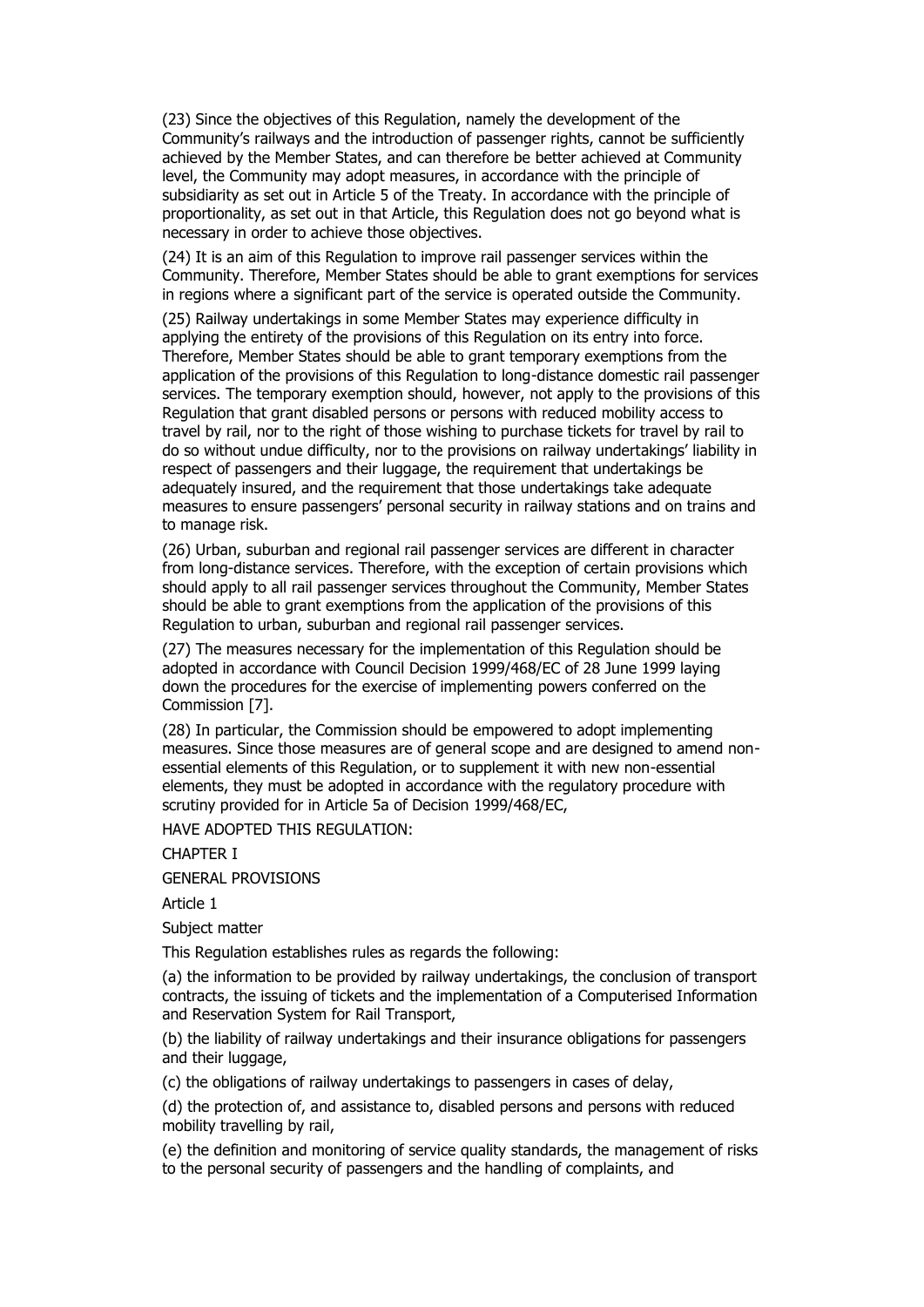(f) general rules on enforcement.

Article 2

Scope

1. This Regulation shall apply to all rail journeys and services throughout the Community provided by one or more railway undertakings licensed in accordance with Council Directive 95/18/EC of 19 June 1995 on the licensing of railway undertakings [8].

2. This Regulation does not apply to railway undertakings and transport services which are not licensed under Directive 95/18/EC.

3. On the entry into force of this Regulation, Articles 9, 11, 12, 19, 20(1) and 26 shall apply to all rail passenger services throughout the Community.

4. With the exception of the provisions set out in paragraph 3, a Member State may, on a transparent and non-discriminatory basis, grant an exemption for a period no longer than five years, which may be renewed twice for a maximum period of five years on each occasion, from the application of the provisions of this Regulation to domestic rail passenger services.

5. With the exception of the provisions set out in paragraph 3 of this Article, a Member State may exempt from the application of the provisions of this Regulation urban, suburban and regional rail passenger services. In order to distinguish between urban, suburban and regional rail passenger services, Member States shall apply the definitions contained in Council Directive 91/440/EEC of 29 July 1991 on the development of the Community's railways [9]. In applying these definitions, Member States shall take into account the following criteria: distance, frequency of services, number of scheduled stops, rolling stock employed, ticketing schemes, fluctuations in passenger numbers between services in peak and off-peak periods, train codes and timetables.

6. For a maximum period of five years, a Member State may, on a transparent and non-discriminatory basis, grant an exemption, which may be renewed, from the application of the provisions of this Regulation to particular services or journeys because a significant part of the rail passenger service, including at least one scheduled station stop, is operated outside the Community.

7. Member States shall inform the Commission of exemptions granted pursuant to paragraphs 4, 5 and 6. The Commission shall take appropriate action if such an exemption is deemed not to be in accordance with the provisions of this Article. No later than 3 December 2014, the Commission shall submit to the European Parliament and the Council a report on exemptions granted pursuant to paragraphs 4, 5 and 6.

Article 3

## Definitions

For the purposes of this Regulation the following definitions shall apply:

1. "railway undertaking" means a railway undertaking as defined in Article 2 of Directive 2001/14/EC [10], and any other public or private undertaking the activity of which is to provide transport of goods and/or passengers by rail on the basis that the undertaking must ensure traction; this also includes undertakings which provide traction only;

2. "carrier" means the contractual railway undertaking with whom the passenger has concluded the transport contract or a series of successive railway undertakings which are liable on the basis of this contract;

3. "substitute carrier" means a railway undertaking, which has not concluded a transport contract with the passenger, but to whom the railway undertaking party to the contract has entrusted, in whole or in part, the performance of the transport by rail;

4. "infrastructure manager" means any body or undertaking that is responsible in particular for establishing and maintaining railway infrastructure, or a part thereof, as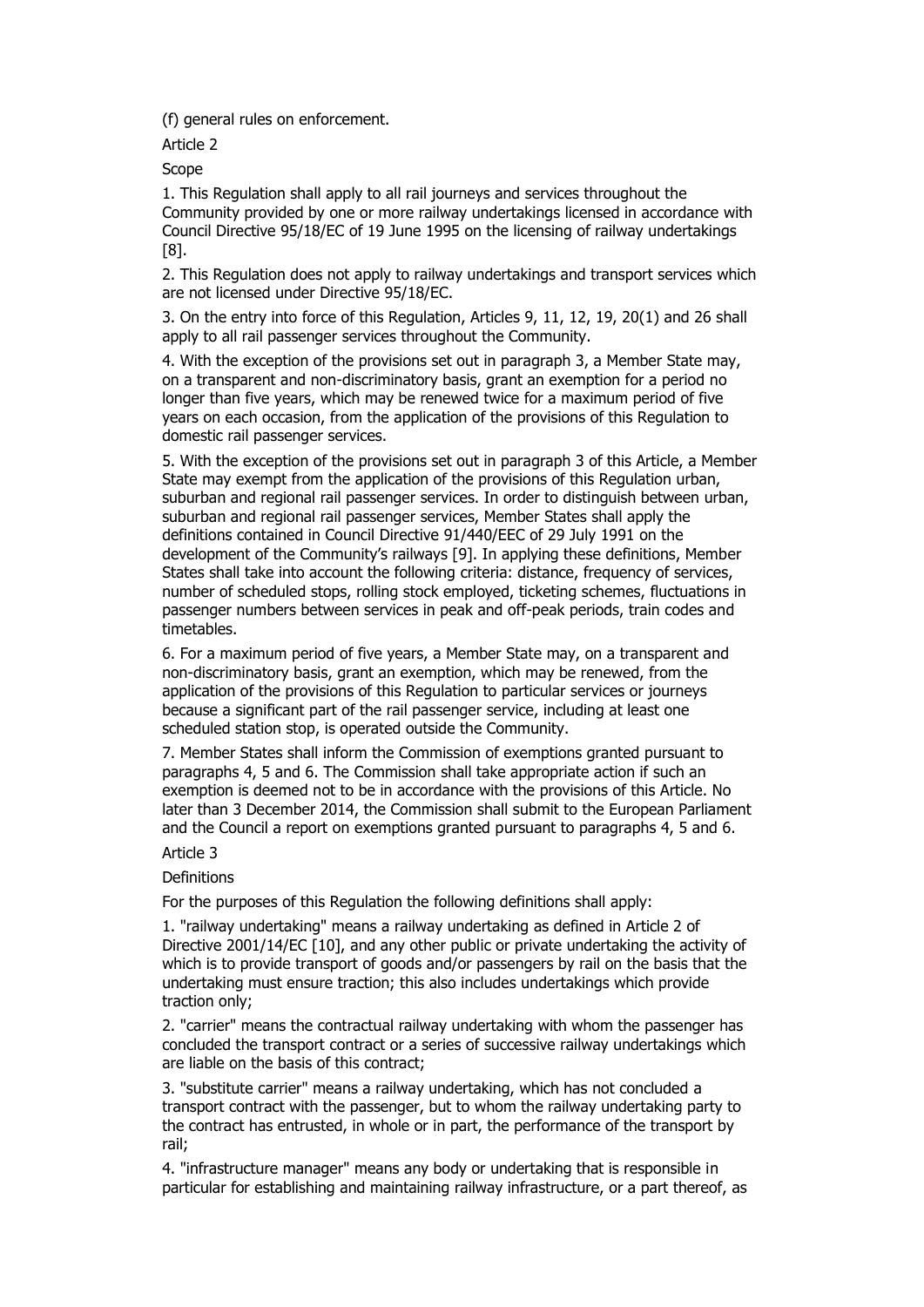defined in Article 3 of Directive 91/440/EEC, which may also include the management of infrastructure control and safety systems; the functions of the infrastructure manager on a network or part of a network may be allocated to different bodies or undertakings;

5. "station manager" means an organisational entity in a Member State, which has been made responsible for the management of a railway station and which may be the infrastructure manager;

6. "tour operator" means an organiser or retailer, other than a railway undertaking, within the meaning of Article 2, points (2) and (3) of Directive 90/314/EEC [11];

7. "ticket vendor" means any retailer of rail transport services concluding transport contracts and selling tickets on behalf of a railway undertaking or for its own account;

8. "transport contract" means a contract of carriage for reward or free of charge between a railway undertaking or a ticket vendor and the passenger for the provision of one or more transport services;

9. "reservation" means an authorisation, on paper or in electronic form, giving entitlement to transportation subject to previously confirmed personalised transport arrangements;

10. "through ticket" means a ticket or tickets representing a transport contract for successive railway services operated by one or several railway undertakings;

11. "domestic rail passenger service" means a rail passenger service which does not cross a border of a Member State;

12. "delay" means the time difference between the time the passenger was scheduled to arrive in accordance with the published timetable and the time of his or her actual or expected arrival;

13. "travel pass" or "season ticket" means a ticket for an unlimited number of journeys which provides the authorised holder with rail travel on a particular route or network during a specified period;

14. "Computerised Information and Reservation System for Rail Transport (CIRSRT)" means a computerised system containing information about rail services offered by railway undertakings; the information stored in the CIRSRT on passenger services shall include information on:

(a) schedules and timetables of passenger services;

(b) availability of seats on passenger services;

(c) fares and special conditions;

(d) accessibility of trains for disabled persons and persons with reduced mobility;

(e) facilities through which reservations may be made or tickets or through tickets may be issued to the extent that some or all of these facilities are made available to users;

15. "disabled person" or "person with reduced mobility" means any person whose mobility when using transport is reduced due to any physical disability (sensory or locomotory, permanent or temporary), intellectual disability or impairment, or any other cause of disability, or as a result of age, and whose situation needs appropriate attention and adaptation to his or her particular needs of the service made available to all passengers;

16. "General Conditions of Carriage" means the conditions of the carrier in the form of general conditions or tariffs legally in force in each Member State and which have become, by the conclusion of the contract of carriage, an integral part of it;

17. "vehicle" means a motor vehicle or a trailer carried on the occasion of the carriage of passengers.

CHAPTER II

TRANSPORT CONTRACT, INFORMATION AND TICKETS

Article 4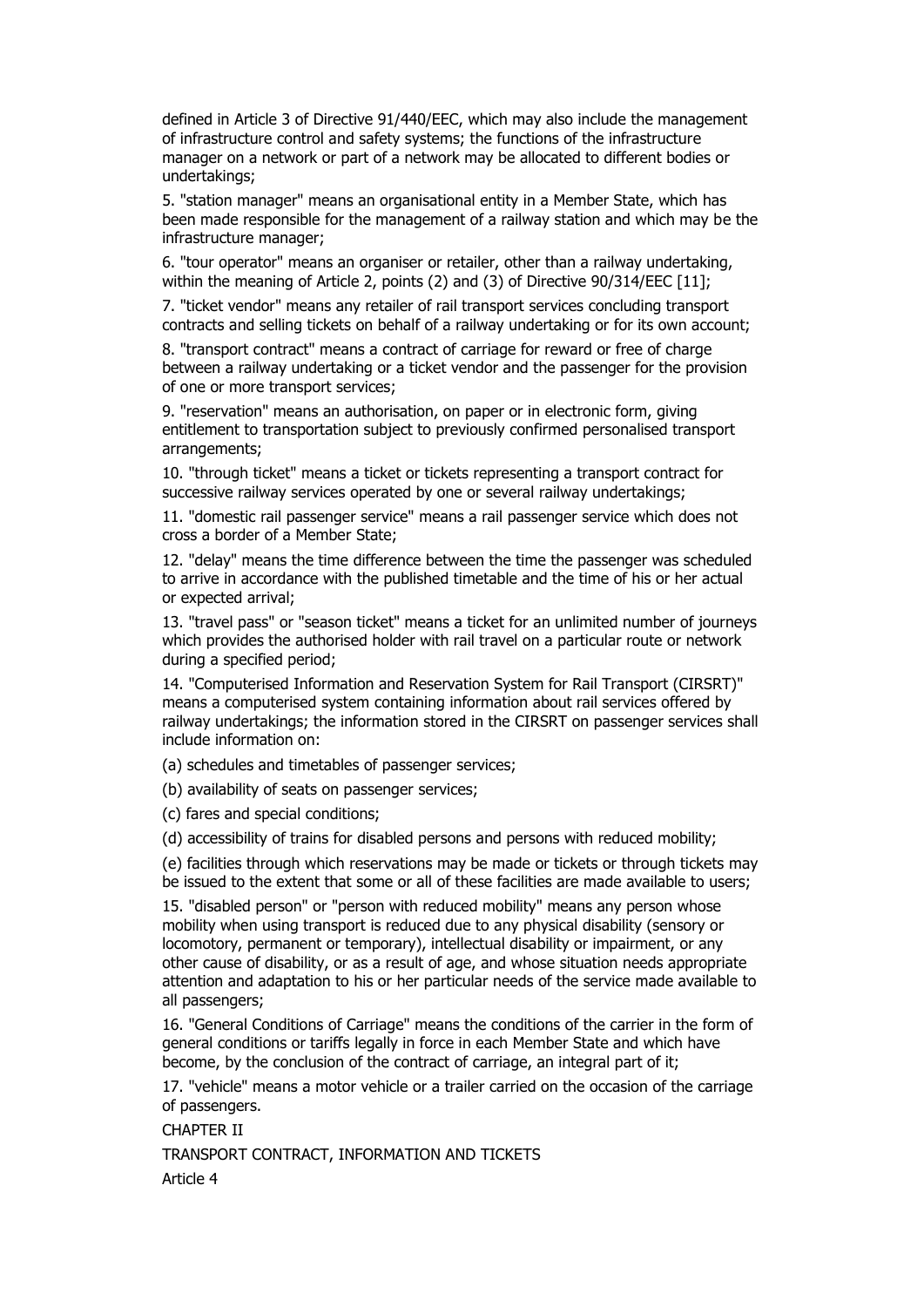### Transport contract

Subject to the provisions of this Chapter, the conclusion and performance of a transport contract and the provision of information and tickets shall be governed by the provisions of Title II and Title III of Annex I.

Article 5

### Bicycles

Railway undertakings shall enable passengers to bring bicycles on to the train, where appropriate for a fee, if they are easy to handle, if this does not adversely affect the specific rail service, and if the rolling-stock so permits.

### Article 6

Exclusion of waiver and stipulation of limits

1. Obligations towards passengers pursuant to this Regulation may not be limited or waived, notably by a derogation or restrictive clause in the transport contract.

2. Railway undertakings may offer contract conditions more favourable for the passenger than the conditions laid down in this Regulation.

Article 7

Obligation to provide information concerning discontinuation of services

Railway undertakings or, where appropriate, competent authorities responsible for a public service railway contract shall make public by appropriate means, and before their implementation, decisions to discontinue services.

### Article 8

Travel information

1. Without prejudice to Article 10, railway undertakings and ticket vendors offering transport contracts on behalf of one or more railway undertakings shall provide the passenger, upon request, with at least the information set out in Annex II, Part I in relation to the journeys for which a transport contract is offered by the railway undertaking concerned. Ticket vendors offering transport contracts on their own account, and tour operators, shall provide this information where available.

2. Railway undertakings shall provide the passenger during the journey with at least the information set out in Annex II, Part II.

3. The information referred to in paragraphs 1 and 2 shall be provided in the most appropriate format. Particular attention shall be paid in this regard to the needs of people with auditory and/or visual impairment.

Article 9

Availability of tickets, through tickets and reservations

1. Railway undertakings and ticket vendors shall offer, where available, tickets, through tickets and reservations.

2. Without prejudice to paragraph 4, railway undertakings shall distribute tickets to passengers via at least one of the following points of sale:

(a) ticket offices or selling machines;

(b) telephone, the Internet or any other widely available information technology;

(c) on board trains.

3. Without prejudice to paragraphs 4 and 5, railway undertakings shall distribute tickets for services provided under public service contracts via at least one of the following points of sale:

(a) ticket offices or selling machines;

(b) on board trains.

4. Railway undertakings shall offer the possibility to obtain tickets for the respective service on board the train, unless this is limited or denied on grounds relating to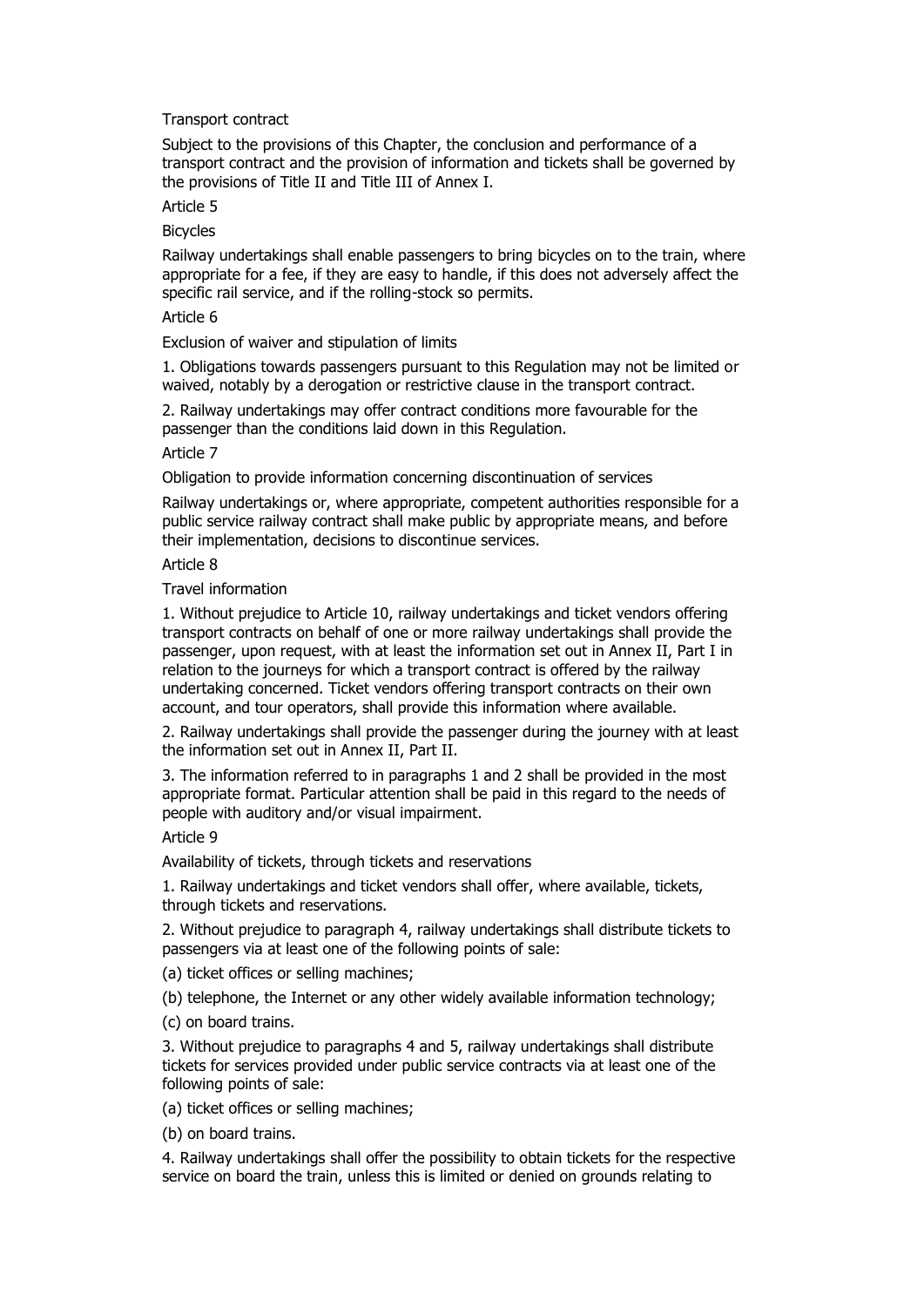security or antifraud policy or compulsory train reservation or reasonable commercial grounds.

5. Where there is no ticket office or selling machine in the station of departure, passengers shall be informed at the station:

(a) of the possibility of purchasing tickets via telephone or the Internet or on board the train, and of the procedure for such purchase;

(b) of the nearest railway station or place at which ticket offices and/or selling machines are available.

### Article 10

Travel information and reservation systems

1. In order to provide the information and to issue tickets referred to in this Regulation, railway undertakings and ticket vendors shall make use of CIRSRT, to be established by the procedures referred to in this Article.

2. The technical specifications for interoperability (TSIs) referred to in Directive 2001/16/EC shall be applied for the purposes of this Regulation.

3. The Commission shall, on a proposal to be submitted by the European Railway Agency (ERA), adopt the TSI of telematics applications for passengers by 3 December 2010. The TSI shall make possible the provision of the information, set out in Annex II, and the issuing of tickets as governed by this Regulation.

4. Railway undertakings shall adapt their CIRSRT according to the requirements set out in the TSI in accordance with a deployment plan set out in that TSI.

5. Subject to the provisions of Directive 95/46/EC, no railway undertaking or ticket vendor shall disclose personal information on individual bookings to other railway undertakings and/or ticket vendors.

### CHAPTER III

LIABILITY OF RAILWAY UNDERTAKINGS FOR PASSENGERS AND THEIR LUGGAGE

Article 11

Liability for passengers and luggage

Subject to the provisions of this Chapter, and without prejudice to applicable national law granting passengers further compensation for damages, the liability of railway undertakings in respect of passengers and their luggage shall be governed by Chapters I, III and IV of Title IV, Title VI and Title VII of Annex I.

#### Article 12

**Insurance** 

1. The obligation set out in Article 9 of Directive 95/18/EC as far as it relates to liability for passengers shall be understood as requiring a railway undertaking to be adequately insured or to make equivalent arrangements for cover of its liabilities under this Regulation.

2. The Commission shall submit to the European Parliament and the Council a report on the setting of a minimum amount of insurance for railway undertakings by 3 December 2010. If appropriate, that report shall be accompanied by suitable proposals or recommendations on this matter.

#### Article 13

#### Advance payments

1. If a passenger is killed or injured, the railway undertaking as referred to in Article 26(5) of Annex I shall without delay, and in any event not later than fifteen days after the establishment of the identity of the natural person entitled to compensation, make such advance payments as may be required to meet immediate economic needs on a basis proportional to the damage suffered.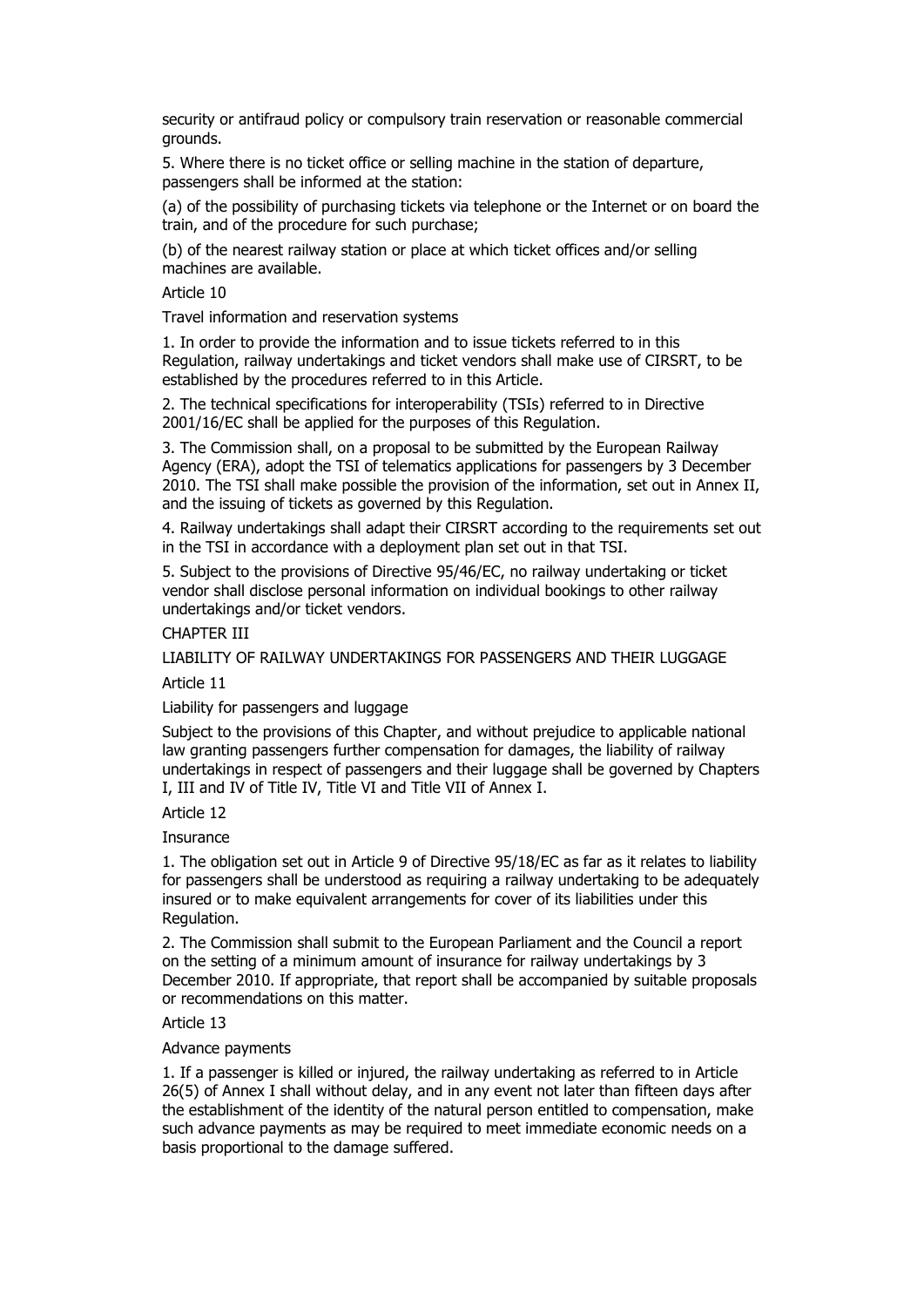2. Without prejudice to paragraph 1, an advance payment shall not be less than EUR 21000 per passenger in the event of death.

3. An advance payment shall not constitute recognition of liability and may be offset against any subsequent sums paid on the basis of this Regulation but is not returnable, except in the cases where damage was caused by the negligence or fault of the passenger or where the person who received the advance payment was not the person entitled to compensation.

## Article 14

Contestation of liability

Even if the railway undertaking contests its responsibility for physical injury to a passenger whom it conveys, it shall make every reasonable effort to assist a passenger claiming compensation for damage from third parties.

## CHAPTER IV

DELAYS, MISSED CONNECTIONS AND CANCELLATIONS

Article 15

Liability for delays, missed connections and cancellations

Subject to the provisions of this Chapter, the liability of railway undertakings in respect of delays, missed connections and cancellations shall be governed by Chapter II of Title IV of Annex I.

Article 16

Reimbursement and re-routing

Where it is reasonably to be expected that the delay in the arrival at the final destination under the transport contract will be more than 60 minutes, the passenger shall immediately have the choice between:

(a) reimbursement of the full cost of the ticket, under the conditions by which it was paid, for the part or parts of his or her journey not made and for the part or parts already made if the journey is no longer serving any purpose in relation to the passenger's original travel plan, together with, when relevant, a return service to the first point of departure at the earliest opportunity. The payment of the reimbursement shall be made under the same conditions as the payment for compensation referred to in Article 17; or

(b) continuation or re-routing, under comparable transport conditions, to the final destination at the earliest opportunity; or

(c) continuation or re-routing, under comparable transport conditions, to the final destination at a later date at the passenger's convenience.

Article 17

Compensation of the ticket price

1. Without losing the right of transport, a passenger may request compensation for delays from the railway undertaking if he or she is facing a delay between the places of departure and destination stated on the ticket for which the ticket has not been reimbursed in accordance with Article 16. The minimum compensations for delays shall be as follows:

(a) 25 % of the ticket price for a delay of 60 to 119 minutes,

(b) 50 % of the ticket price for a delay of 120 minutes or more.

Passengers who hold a travel pass or season ticket and who encounter recurrent delays or cancellations during its period of validity may request adequate compensation in accordance with the railway undertaking's compensation arrangements. These arrangements shall state the criteria for determining delay and for the calculation of the compensation.

Compensation for delay shall be calculated in relation to the price which the passenger actually paid for the delayed service.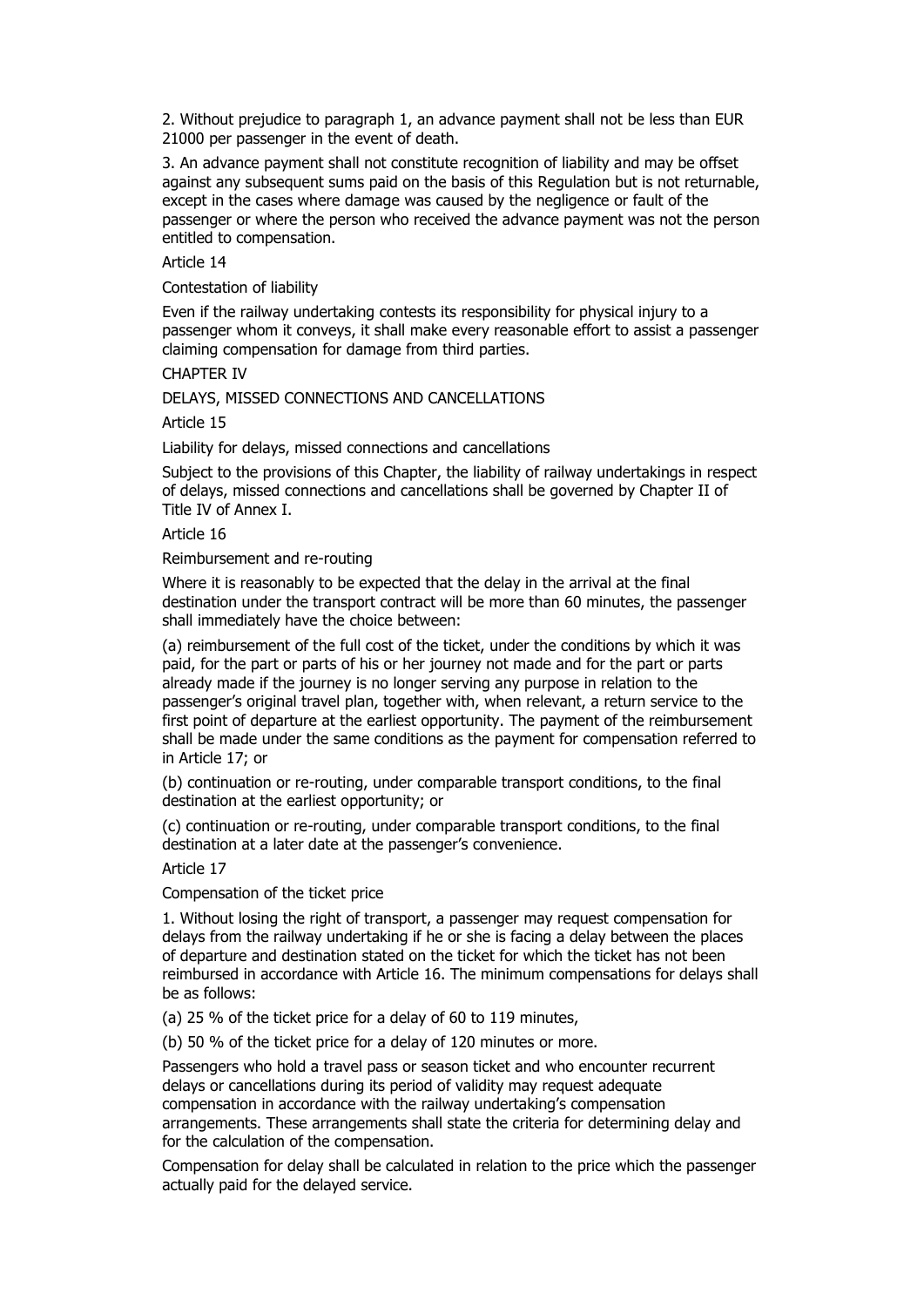Where the transport contract is for a return journey, compensation for delay on either the outward or the return leg shall be calculated in relation to half of the price paid for the ticket. In the same way the price for a delayed service under any other form of transport contract allowing travelling several subsequent legs shall be calculated in proportion to the full price.

The calculation of the period of delay shall not take into account any delay that the railway undertaking can demonstrate as having occurred outside the territories in which the Treaty establishing the European Community is applied.

2. The compensation of the ticket price shall be paid within one month after the submission of the request for compensation. The compensation may be paid in vouchers and/or other services if the terms are flexible (in particular regarding the validity period and destination). The compensation shall be paid in money at the request of the passenger.

3. The compensation of the ticket price shall not be reduced by financial transaction costs such as fees, telephone costs or stamps. Railway undertakings may introduce a minimum threshold under which payments for compensation will not be paid. This threshold shall not exceed EUR 4.

4. The passenger shall not have any right to compensation if he is informed of a delay before he buys a ticket, or if a delay due to continuation on a different service or rerouting remains below 60 minutes.

Article 18

Assistance

1. In the case of a delay in arrival or departure, passengers shall be kept informed of the situation and of the estimated departure time and estimated arrival time by the railway undertaking or by the station manager as soon as such information is available.

2. In the case of any delay as referred to in paragraph 1 of more than 60 minutes, passengers shall also be offered free of charge:

(a) meals and refreshments in reasonable relation to the waiting time, if they are available on the train or in the station, or can reasonably be supplied;

(b) hotel or other accommodation, and transport between the railway station and place of accommodation, in cases where a stay of one or more nights becomes necessary or an additional stay becomes necessary, where and when physically possible;

(c) if the train is blocked on the track, transport from the train to the railway station, to the alternative departure point or to the final destination of the service, where and when physically possible.

3. If the railway service cannot be continued anymore, railway undertakings shall organise as soon as possible alternative transport services for passengers.

4. Railway undertakings shall, at the request of the passenger, certify on the ticket that the rail service has suffered a delay, led to a missed connection or that it has been cancelled, as the case might be.

5. In applying paragraphs 1, 2 and 3, the operating railway undertaking shall pay particular attention to the needs of disabled persons and persons with reduced mobility and any accompanying persons.

## CHAPTER V

DISABLED PERSONS AND PERSONS WITH REDUCED MOBILITY

Article 19

Right to transport

1. Railway undertakings and station managers shall, with the active involvement of representative organisations of disabled persons and persons with reduced mobility, establish, or shall have in place, non-discriminatory access rules for the transport of disabled persons and persons with reduced mobility.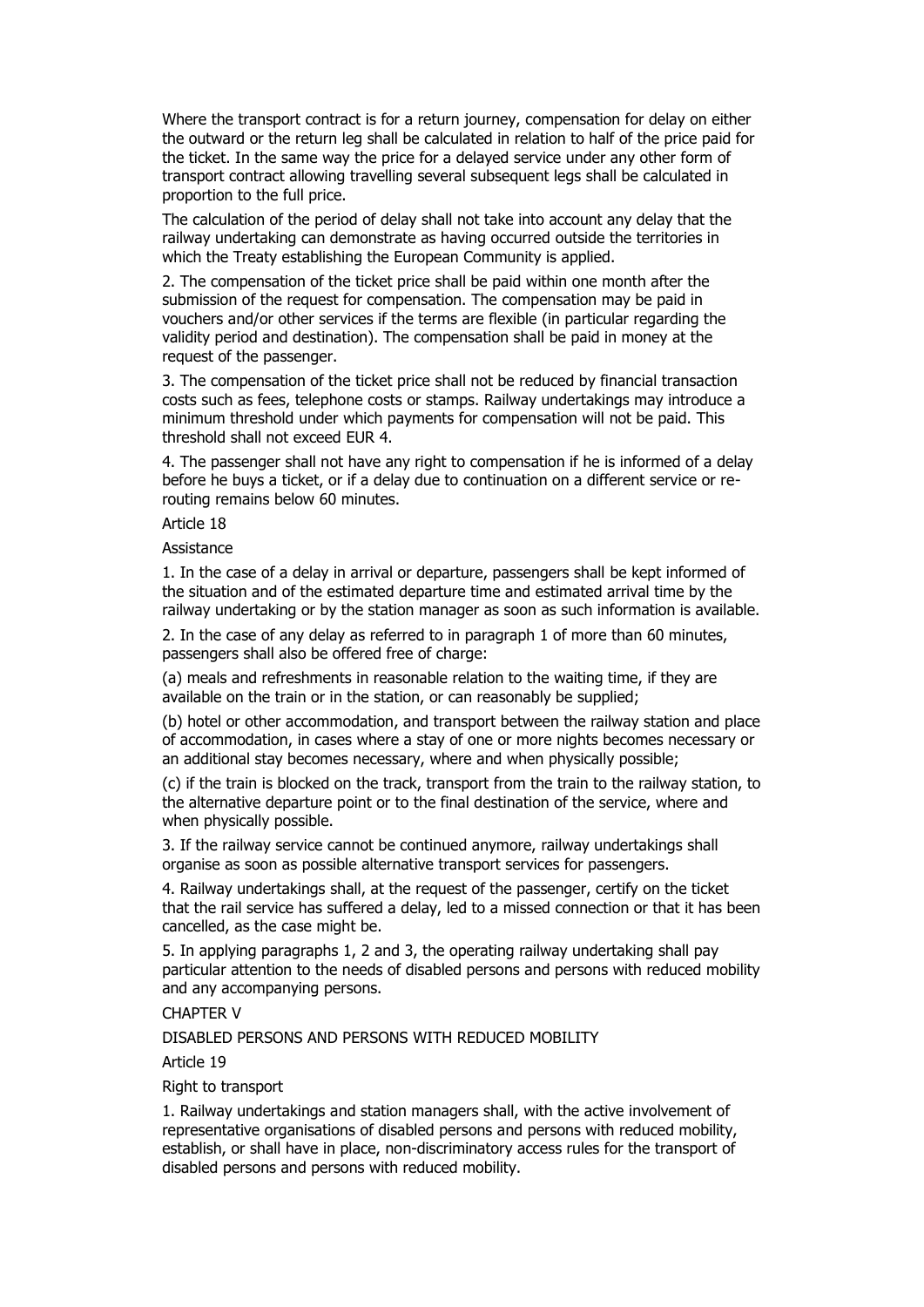2. Reservations and tickets shall be offered to disabled persons and persons with reduced mobility at no additional cost. A railway undertaking, ticket vendor or tour operator may not refuse to accept a reservation from, or issue a ticket to, a disabled person or a person with reduced mobility, or require that such person be accompanied by another person, unless this is strictly necessary in order to comply with the access rules referred to in paragraph 1.

#### Article 20

Information to disabled persons and persons with reduced mobility

1. Upon request, a railway undertaking, a ticket vendor or a tour operator shall provide disabled persons and persons with reduced mobility with information on the accessibility of rail services and on the access conditions of rolling stock in accordance with the access rules referred to in Article 19(1) and shall inform disabled persons and persons with reduced mobility about facilities on board.

2. When a railway undertaking, ticket vendor and/or tour operator exercises the derogation provided for in Article 19(2), it shall upon request inform in writing the disabled person or person with reduced mobility concerned of its reasons for doing so within five working days of the refusal to make the reservation or to issue the ticket or the imposition of the condition of being accompanied.

#### Article 21

#### Accessibility

1. Railway undertakings and station managers shall, through compliance with the TSI for persons with reduced mobility, ensure that the station, platforms, rolling stock and other facilities are accessible to disabled persons and persons with reduced mobility.

2. In the absence of accompanying staff on board a train or of staff at a station, railway undertakings and station managers shall make all reasonable efforts to enable disabled persons or persons with reduced mobility to have access to travel by rail.

# Article 22

#### Assistance at railway stations

1. On departure from, transit through or arrival at, a staffed railway station of a disabled person or a person with reduced mobility, the station manager shall provide assistance free of charge in such a way that that person is able to board the departing service, or to disembark from the arriving service for which he or she purchased a ticket, without prejudice to the access rules referred to in Article 19(1).

2. Member States may provide for a derogation from paragraph 1 in the case of persons travelling on services which are the subject of a public service contract awarded in conformity with Community law, on condition that the competent authority has put in place alternative facilities or arrangements guaranteeing an equivalent or higher level of accessibility of transport services.

3. In unstaffed stations, railway undertakings and station managers shall ensure that easily accessible information is displayed in accordance with the access rules referred to in Article 19(1) regarding the nearest staffed stations and directly available assistance for disabled persons and persons with reduced mobility.

#### Article 23

### Assistance on board

Without prejudice to the access rules as referred to in Article 19(1), railway undertakings shall provide disabled persons and persons with reduced mobility assistance free of charge on board a train and during boarding and disembarking from a train.

For the purposes of this Article, assistance on board shall consist of all reasonable efforts to offer assistance to a disabled person or a person with reduced mobility in order to allow that person to have access to the same services in the train as other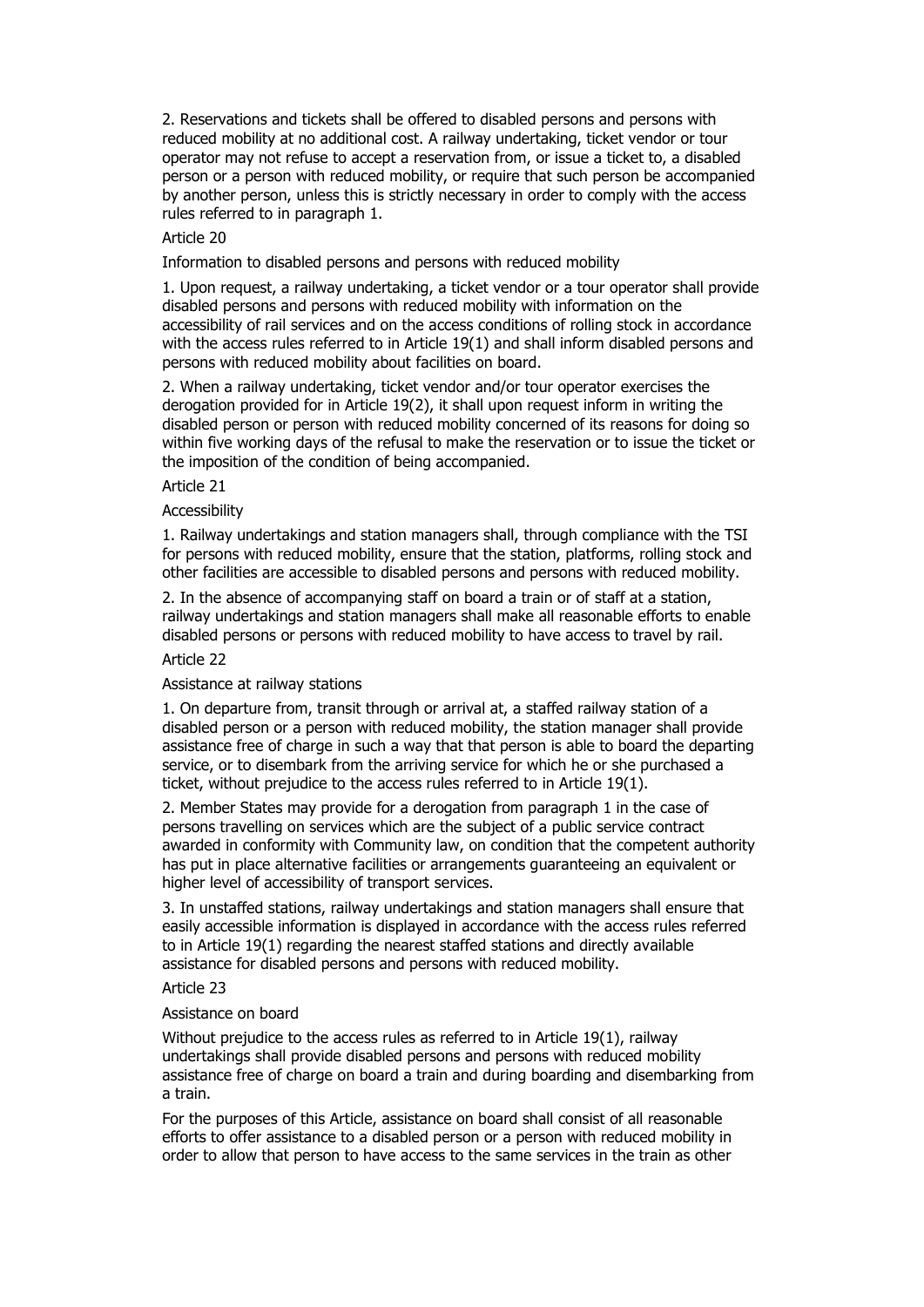passengers, should the extent of the person's disability or reduced mobility not allow him or her to have access to those services independently and in safety.

# Article 24

Conditions on which assistance is provided

Railway undertakings, station managers, ticket vendors and tour operators shall cooperate in order to provide assistance to disabled persons and persons with reduced mobility in line with Articles 22 and 23 in accordance with the following points:

(a) assistance shall be provided on condition that the railway undertaking, the station manager, the ticket vendor or the tour operator with which the ticket was purchased is notified of the person's need for such assistance at least 48 hours before the assistance is needed. Where the ticket permits multiple journeys, one notification shall be sufficient provided that adequate information on the timing of subsequent journeys is provided;

(b) railway undertakings, station managers, ticket vendors and tour operators shall take all measures necessary for the reception of notifications;

(c) if no notification is made in accordance with point (a), the railway undertaking and the station manager shall make all reasonable efforts to provide assistance in such a way that the disabled person or person with reduced mobility may travel;

(d) without prejudice to the powers of other entities regarding areas located outside the railway station premises, the station manager or any other authorised person shall designate points, within and outside the railway station, at which disabled persons and persons with reduced mobility can announce their arrival at the railway station and, if need be, request assistance;

(e) assistance shall be provided on condition that the disabled person or person with reduced mobility present him or herself at the designated point at a time stipulated by the railway undertaking or station manager providing such assistance. Any time stipulated shall not be more than 60 minutes before the published departure time or the time at which all passengers are asked to check in. If no time is stipulated by which the disabled person or person with reduced mobility is required to present him or herself, the person shall present him or herself at the designated point at least 30 minutes before the published departure time or the time at which all passengers are asked to check in.

## Article 25

Compensation in respect of mobility equipment or other specific equipment

If the railway undertaking is liable for the total or partial loss of, or damage to, mobility equipment or other specific equipment used by disabled persons or persons with reduced mobility, no financial limit shall be applicable.

## CHAPTER VI

#### SECURITY, COMPLAINTS AND QUALITY OF SERVICE

Article 26

## Personal security of passengers

In agreement with public authorities, railway undertakings, infrastructure managers and station managers shall take adequate measures in their respective fields of responsibility and adapt them to the level of security defined by the public authorities to ensure passengers' personal security in railway stations and on trains and to manage risks. They shall cooperate and exchange information on best practices concerning the prevention of acts, which are likely to deteriorate the level of security.

### Article 27

#### **Complaints**

1. Railway undertakings shall set up a complaint handling mechanism for the rights and obligations covered in this Regulation. The railway undertaking shall make its contact details and working language(s) widely known to passengers.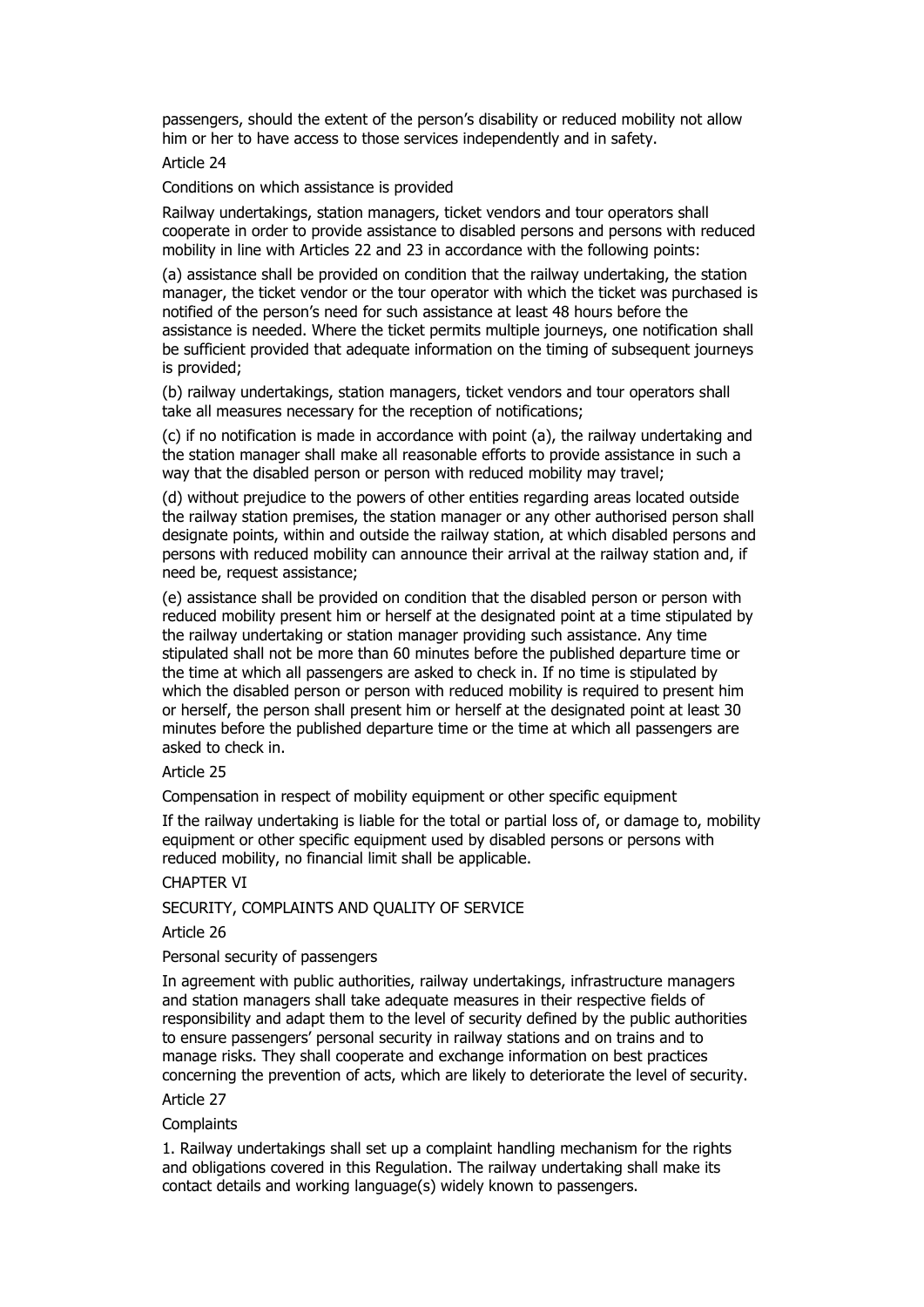2. Passengers may submit a complaint to any railway undertaking involved. Within one month, the addressee of the complaint shall either give a reasoned reply or, in justified cases, inform the passenger by what date within a period of less than three months from the date of the complaint a reply can be expected.

3. The railway undertaking shall publish in the annual report referred to in Article 28 the number and categories of received complaints, processed complaints, response time and possible improvement actions undertaken.

Article 28

Service quality standards

1. Railway undertakings shall define service quality standards and implement a quality management system to maintain service quality. The service quality standards shall at least cover the items listed in Annex III.

2. Railway undertakings shall monitor their own performance as reflected in the service quality standards. Railway undertakings shall each year publish a report on their service quality performance together with their annual report. The reports on service quality performance shall be published on the Internet website of the railway undertakings. In addition, these reports shall be made available on the Internet website of the ERA.

CHAPTER VII

INFORMATION AND ENFORCEMENT

Article 29

Information to passengers about their rights

1. When selling tickets for journeys by rail, railway undertakings, station managers and tour operators shall inform passengers of their rights and obligations under this Regulation. In order to comply with this information requirement, railway undertakings, station managers and tour operators may use a summary of the provisions of this Regulation prepared by the Commission in all official languages of the European Union institutions and made available to them.

2. Railway undertakings and station managers shall inform passengers in an appropriate manner, at the station and on the train, of the contact details of the body or bodies designated by Member States pursuant to Article 30.

Article 30

Enforcement

1. Each Member State shall designate a body or bodies responsible for the enforcement of this Regulation. Each body shall take the measures necessary to ensure that the rights of passengers are respected.

Each body shall be independent in its organisation, funding decisions, legal structure and decision-making of any infrastructure manager, charging body, allocation body or railway undertaking.

Member States shall inform the Commission of the body or bodies designated in accordance with this paragraph and of its or their respective responsibilities.

2. Each passenger may complain to the appropriate body designated under paragraph 1, or to any other appropriate body designated by a Member State, about an alleged infringement of this Regulation.

Article 31

Cooperation between enforcement bodies

Enforcement bodies as referred to in Article 30 shall exchange information on their work and decision-making principles and practice for the purpose of coordinating their decision-making principles across the Community. The Commission shall support them in this task.

CHAPTER VIII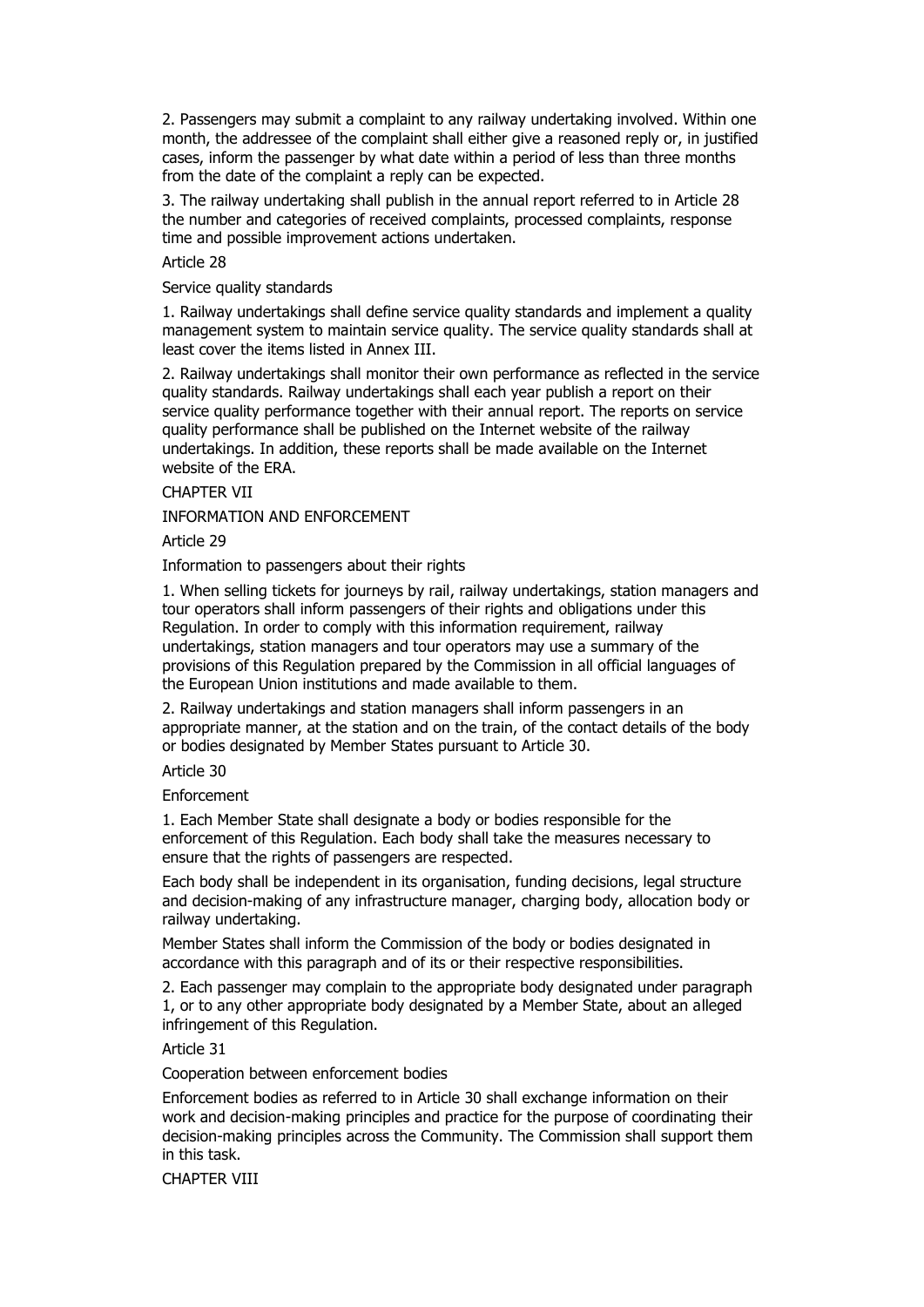## FINAL PROVISIONS

Article 32

**Penalties** 

Member States shall lay down the rules on penalties applicable to infringements of the provisions of this Regulation and shall take all measures necessary to ensure that they are implemented. The penalties provided for shall be effective, proportionate and dissuasive. Member States shall notify those rules and measures to the Commission by 3 June 2010 and shall notify it without delay of any subsequent amendment affecting them.

Article 33

Annexes

Measures designed to amend non-essential elements of this Regulation by adapting the Annexes thereto, except Annex I, shall be adopted in accordance with the regulatory procedure with scrutiny referred to in Article 35(2).

#### Article 34

Amending provisions

1. Measures designed to amend non-essential elements of this Regulation by supplementing it and necessary for the implementation of Articles 2, 10 and 12 shall be adopted in accordance with the regulatory procedure with scrutiny referred to in Article 35(2).

2. Measures designed to amend non-essential elements of this Regulation by adjusting the financial amounts referred to therein, other than in Annex I, in light of inflation shall be adopted in accordance with the regulatory procedure with scrutiny referred to in Article 35(2).

Article 35

Committee procedure

1. The Commission shall be assisted by the Committee instituted by Article 11a of Directive 91/440/EEC.

2. Where reference is made to this paragraph, Articles 5a(1) to (4), and Article 7 of Decision 1999/468/EC shall apply, having regard to the provisions of Article 8 thereof.

Article 36

Report

The Commission shall report to the European Parliament and the Council on the implementation and the results of this Regulation by 3 December 2012, and in particular on the service quality standards.

The report shall be based on information to be provided pursuant to this Regulation and to Article 10b of Directive 91/440/EEC. The report shall be accompanied where necessary by appropriate proposals.

Article 37

Entry into force

This Regulation shall enter into force 24 months after the date of its publication in the Official Journal of the European Union.

This Regulation shall be binding in its entirety and directly applicable in all Member States.

Done at Strasbourg, 23 October 2007.

For the European Parliament

The President

H.-G. Pöttering

For the Council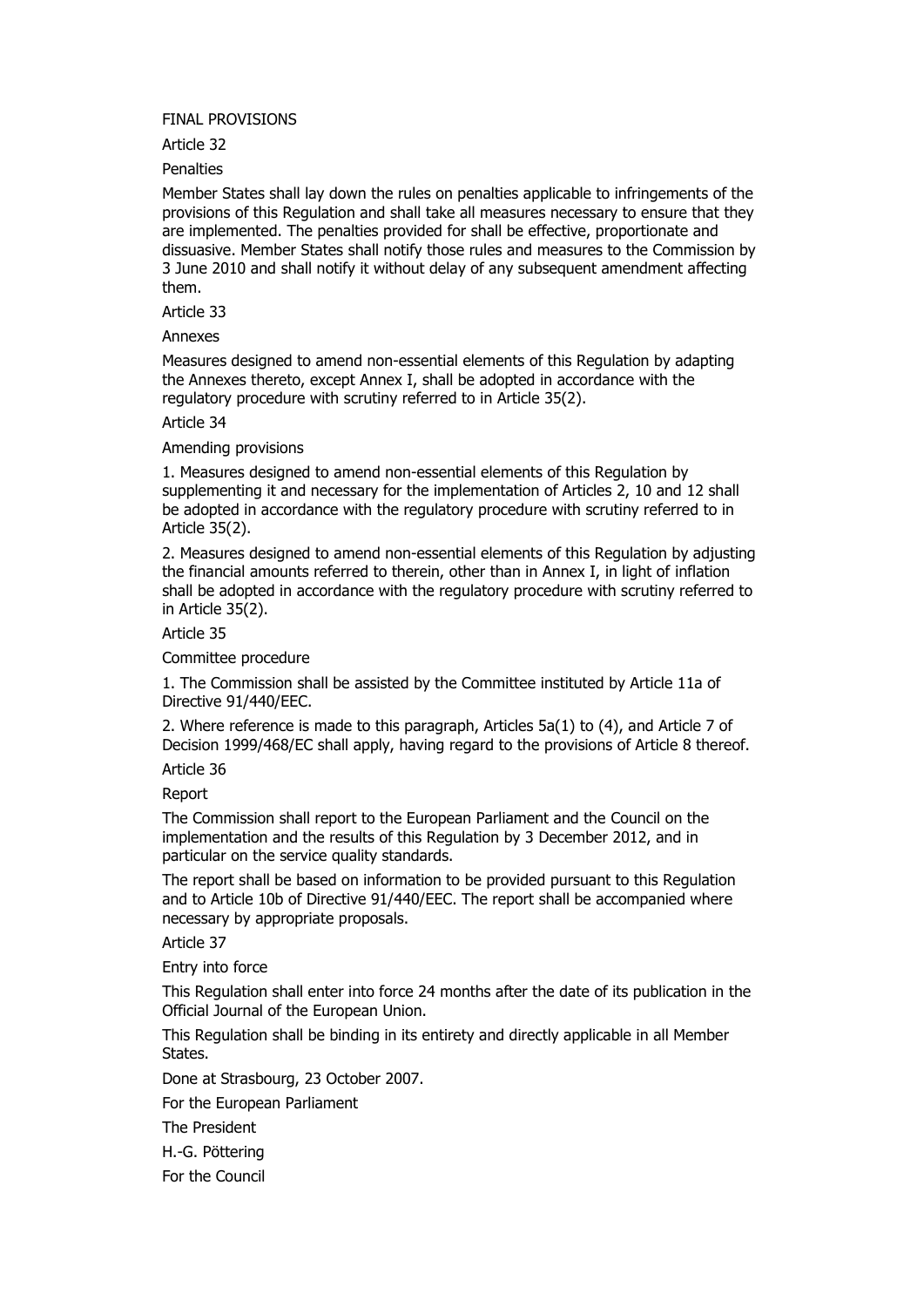The President

M. Lobo Antunes

[1] OJ C 221, 8.9.2005, p. 8.

[2] OJ C 71, 22.3.2005, p. 26.

[3] Opinion of the European Parliament of 28 September 2005 (OJ C 227 E, 21.9.2006, p. 490), Council Common Position of 24 July 2006 (OJ C 289 E, 28.11.2006, p. 1), Position of the European Parliament of 18 January 2007 (not yet published in the Official Journal), Legislative Resolution of the European Parliament of 25 September 2007 and Council Decision of 26 September 2007.

[4] OJ C 137, 8.6.2002, p. 2.

[5] OJ L 110, 20.4.2001, p. 1. Directive as last amended by Commission Directive 2007/32/EC (OJ L 141, 2.6.2007, p. 63).

[6] OJ L 281, 23.11.1995, p. 31. Directive as amended by Regulation (EC) No 1882/2003 (OJ L 284, 31.10.2003, p. 1).

[7] OJ L 184, 17.7.1999, p. 23. Decision as amended by Decision 2006/512/EC (OJ L 200, 22.7.2006, p. 11).

[8] OJ L 143, 27.6.1995, p. 70. Directive as last amended by Directive 2004/49/EC of the European Parliament and of the Council (OJ L 164, 30.4.2004, p. 44).

[9] OJ L 237, 24.8.1991, p. 25. Directive as last amended by Directive 2006/103/EC (OJ L 363, 20.12.2006, p. 344).

[10] Directive 2001/14/EC of the European Parliament and of the Council of 26 February 2001 on the allocation of railway infrastructure capacity and the levying of charges for the use of railway infrastructure (OJ L 75, 15.3.2001, p. 29). Directive as last amended by Directive 2004/49/EC.

[11] Council Directive 90/314/EEC of 13 June 1990 on package travel, package holidays and package tours (OJ L 158, 23.6.1990, p. 59).

--------------------------------------------------

20071023

ANNEX I

Extract from Uniform Rules concerning the contract for international carriage of passengers and luggage by rail (CIV)

20071023

Appendix A

to the Convention Concerning International Carriage by Rail (COTIF) of 9 May 1980, as modified by the Protocol for the modification of the Convention Concerning International Carriage by Rail of 3 June 1999

### TITLE II

CONCLUSION AND PERFORMANCE OF THE CONTRACT OF CARRIAGE

Article 6

Contract of carriage

1. By the contract of carriage the carrier shall undertake to carry the passenger as well as, where appropriate, luggage and vehicles to the place of destination and to deliver the luggage and vehicles at the place of destination.

2. The contract of carriage must be confirmed by one or more tickets issued to the passenger. However, subject to Article 9 the absence, irregularity or loss of the ticket shall not affect the existence or validity of the contract which shall remain subject to these Uniform Rules.

3. The ticket shall be prima facie evidence of the conclusion and the contents of the contract of carriage.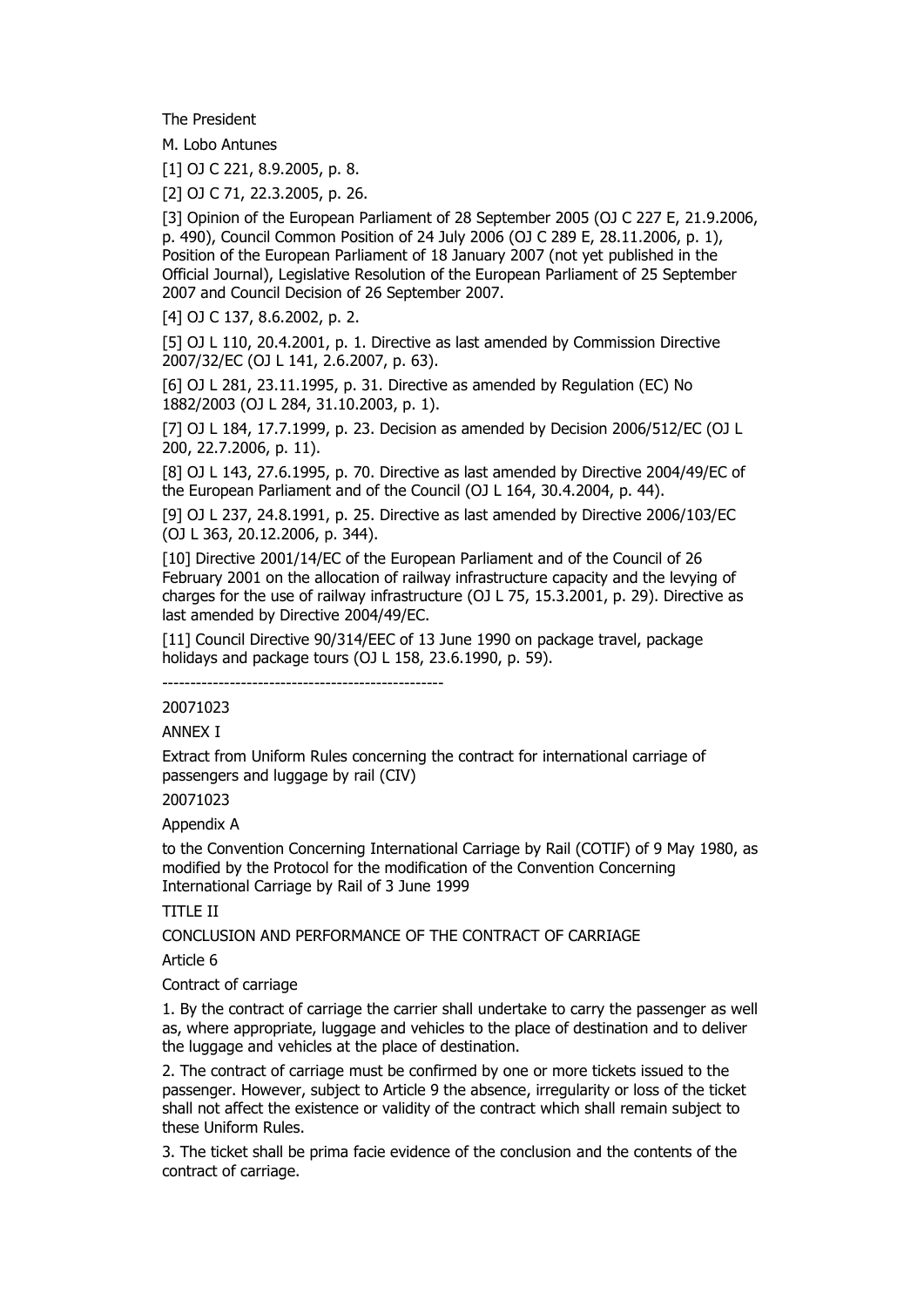Article 7

**Ticket** 

1. The General Conditions of Carriage shall determine the form and content of tickets as well as the language and characters in which they are to be printed and made out.

2. The following, at least, must be entered on the ticket:

(a) the carrier or carriers;

(b) a statement that the carriage is subject, notwithstanding any clause to the contrary, to these Uniform Rules; this may be indicated by the acronym CIV;

(c) any other statement necessary to prove the conclusion and contents of the contract of carriage and enabling the passenger to assert the rights resulting from this contract.

3. The passenger must ensure, on receipt of the ticket, that it has been made out in accordance with his instructions.

4. The ticket shall be transferable if it has not been made out in the passenger's name and if the journey has not begun.

5. The ticket may be established in the form of electronic data registration, which can be transformed into legible written symbols. The procedure used for the registration and treatment of data must be equivalent from the functional point of view, particularly so far as concerns the evidential value of the ticket represented by those data.

Article 8

Payment and refund of the carriage charge

1. Subject to a contrary agreement between the passenger and the carrier, the carriage charge shall be payable in advance.

2. The General Conditions of Carriage shall determine under what conditions a refund of the carriage charge shall be made.

Article 9

Right to be carried. Exclusion from carriage

1. The passenger must, from the start of his journey, be in possession of a valid ticket and produce it on the inspection of tickets. The General Conditions of Carriage may provide:

(a) that a passenger who does not produce a valid ticket must pay, in addition to the carriage charge, a surcharge;

(b) that a passenger who refuses to pay the carriage charge or the surcharge upon demand may be required to discontinue his journey;

(c) if and under what conditions a refund of the surcharge shall be made.

2. The General Conditions of Carriage may provide that passengers who:

(a) present a danger for safety and the good functioning of the operations or for the safety of other passengers,

(b) inconvenience other passengers in an intolerable manner,

shall be excluded from carriage or may be required to discontinue their journey and that such persons shall not be entitled to a refund of their carriage charge or of any charge for the carriage of registered luggage they may have paid.

Article 10

Completion of administrative formalities

The passenger must comply with the formalities required by customs or other administrative authorities.

Article 11

Cancellation and late running of trains. Missed connections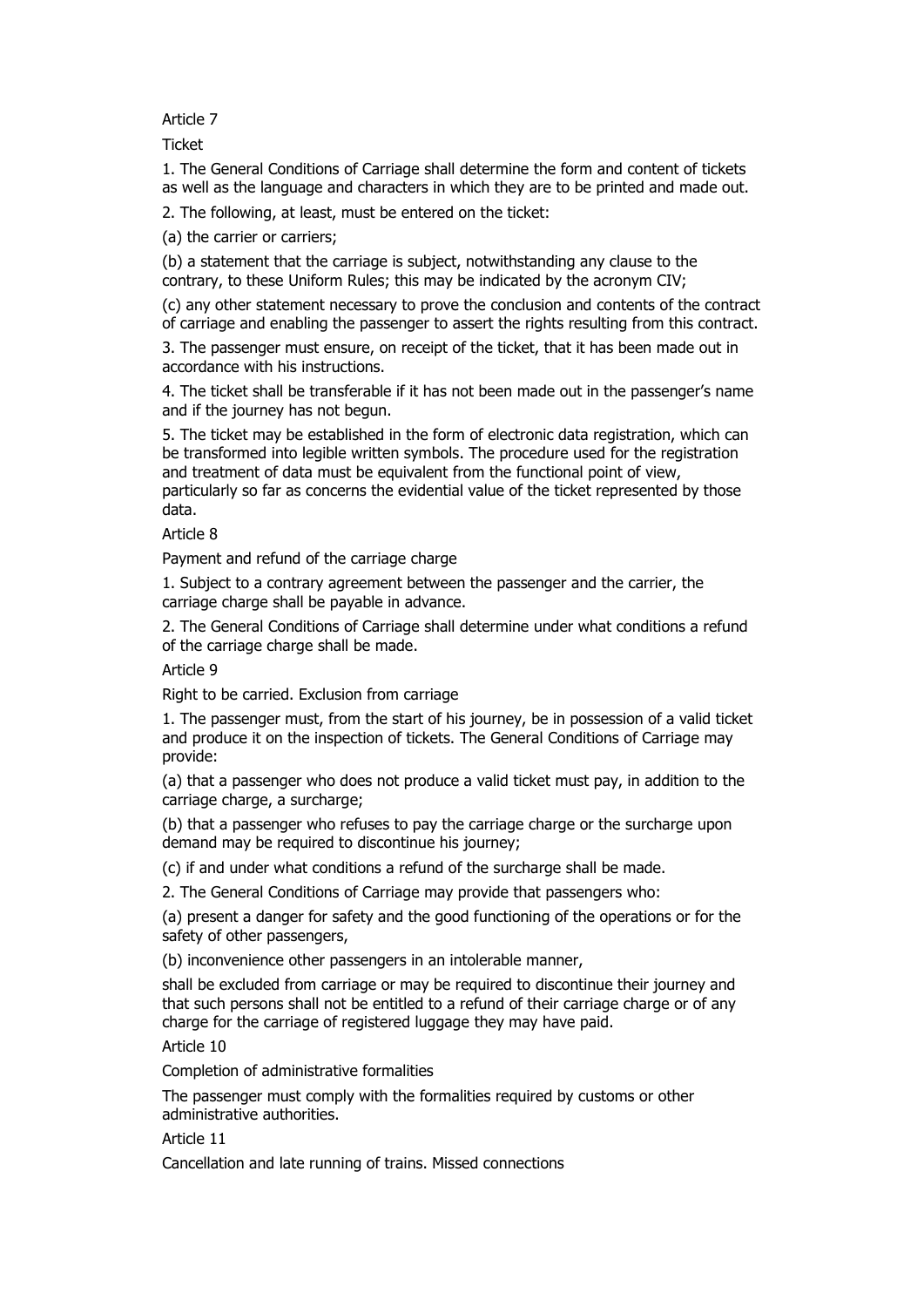The carrier must, where necessary, certify on the ticket that the train has been cancelled or the connection missed.

TITLE III

CARRIAGE OF HAND LUGGAGE, ANIMALS, REGISTERED LUGGAGE AND VEHICLES Chapter I

Common provisions

Article 12

Acceptable articles and animals

1. The passenger may take with him articles which can be handled easily (hand luggage) and also live animals in accordance with the General Conditions of Carriage. Moreover, the passenger may take with him cumbersome articles in accordance with the special provisions, contained in the General Conditions of Carriage. Articles and animals likely to annoy or inconvenience passengers or cause damage shall not be allowed as hand luggage.

2. The passenger may consign articles and animals as registered luggage in accordance with the General Conditions of Carriage.

3. The carrier may allow the carriage of vehicles on the occasion of the carriage of passengers in accordance with special provisions, contained in the General Conditions of Carriage.

4. The carriage of dangerous goods as hand luggage, registered luggage as well as in or on vehicles which, in accordance with this Title are carried by rail, must comply with the Regulation concerning the Carriage of Dangerous Goods by Rail (RID).

Article 13

**Examination** 

1. When there is good reason to suspect a failure to observe the conditions of carriage, the carrier shall have the right to examine whether the articles (hand luggage, registered luggage, vehicles including their loading) and animals carried comply with the conditions of carriage, unless the laws and prescriptions of the State in which the examination would take place prohibit such examination. The passenger must be invited to attend the examination. If he does not appear or cannot be reached, the carrier must require the presence of two independent witnesses.

2. If it is established that the conditions of carriage have not been respected, the carrier can require the passenger to pay the costs arising from the examination.

Article 14

Completion of administrative formalities

The passenger must comply with the formalities required by customs or other administrative authorities when, on being carried, he has articles (hand luggage, registered luggage, vehicles including their loading) or animals carried. He shall be present at the inspection of these articles save where otherwise provided by the laws and prescriptions of each State.

Chapter II

Hand luggage and animals

Article 15

**Supervision** 

It shall be the passenger's responsibility to supervise the hand luggage and animals that he takes with him.

Chapter III

Registered luggage

Article 16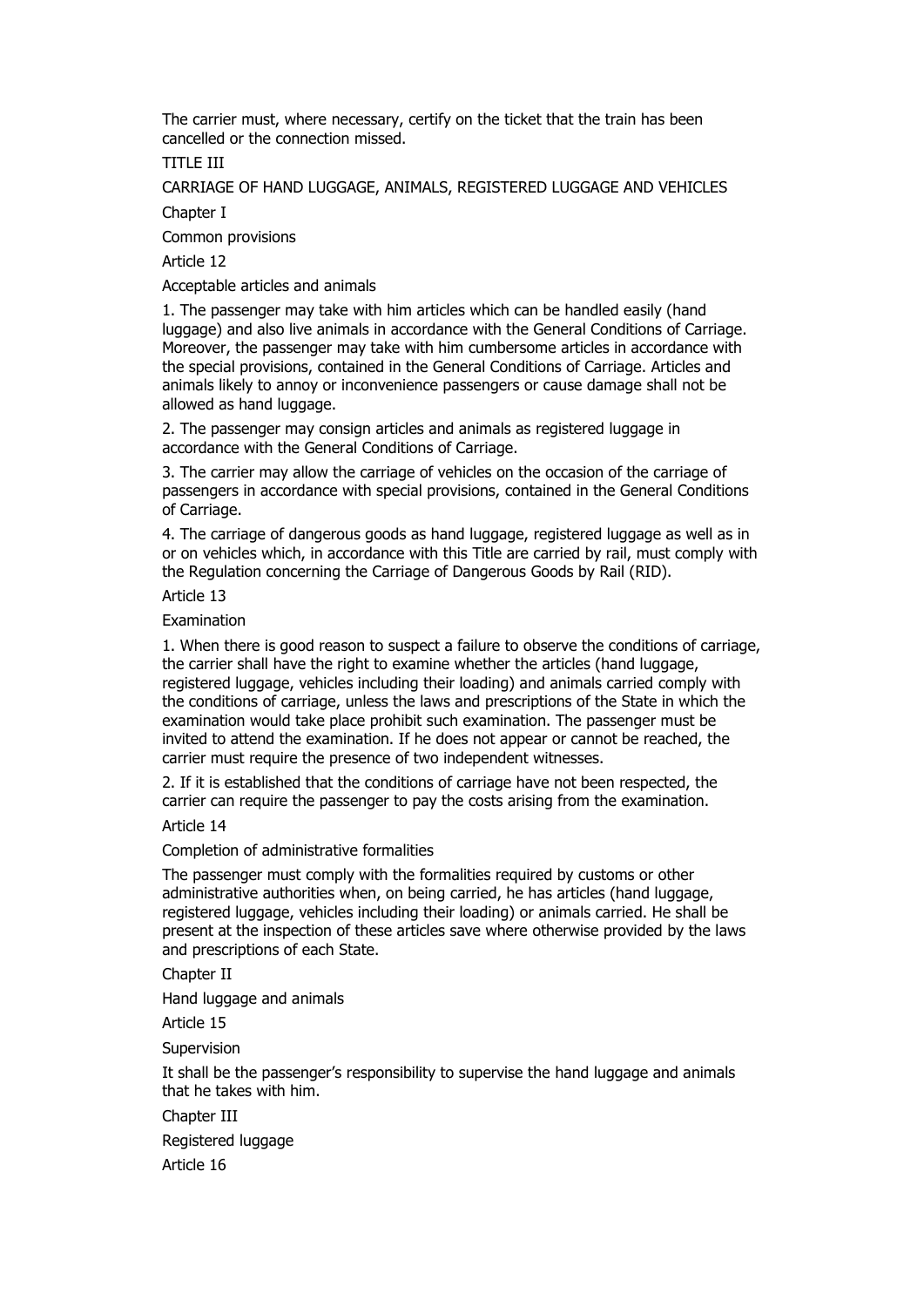Consignment of registered luggage

1. The contractual obligations relating to the forwarding of registered luggage must be established by a luggage registration voucher issued to the passenger.

2. Subject to Article 22 the absence, irregularity or loss of the luggage registration voucher shall not affect the existence or the validity of the agreements concerning the forwarding of the registered luggage, which shall remain subject to these Uniform Rules.

3. The luggage registration voucher shall be prima facie evidence of the registration of the luggage and the conditions of its carriage.

4. Subject to evidence to the contrary, it shall be presumed that when the carrier took over the registered luggage it was apparently in a good condition, and that the number and the mass of the items of luggage corresponded to the entries on the luggage registration voucher.

Article 17

Luggage registration voucher

1. The General Conditions of Carriage shall determine the form and content of the luggage registration voucher as well as the language and characters in which it is to be printed and made out. Article 7(5) shall apply mutatis mutandis.

2. The following, at least, must be entered on the luggage registration voucher:

(a) the carrier or carriers;

(b) a statement that the carriage is subject, notwithstanding any clause to the contrary, to these Uniform Rules; this may be indicated by the acronym CIV;

(c) any other statement necessary to prove the contractual obligations relating to the forwarding of the registered luggage and enabling the passenger to assert the rights resulting from the contract of carriage.

3. The passenger must ensure, on receipt of the luggage registration voucher, that it has been made out in accordance with his instructions.

Article 18

Registration and carriage

1. Save where the General Conditions of Carriage otherwise provide, luggage shall be registered only on production of a ticket valid at least as far as the destination of the luggage. In other respects the registration of luggage shall be carried out in accordance with the prescriptions in force at the place of consignment.

2. When the General Conditions of Carriage provide that luggage may be accepted for carriage without production of a ticket, the provisions of these Uniform Rules determining the rights and obligations of the passenger in respect of his registered luggage shall apply mutatis mutandis to the consignor of registered luggage.

3. The carrier can forward the registered luggage by another train or by another mode of transport and by a different route from that taken by the passenger.

Article 19

Payment of charges for the carriage of registered luggage

Subject to a contrary agreement between the passenger and the carrier, the charge for the carriage of registered luggage shall be payable on registration.

Article 20

Marking of registered luggage

The passenger must indicate on each item of registered luggage in a clearly visible place, in a sufficiently durable and legible manner:

(a) his name and address;

(b) the place of destination.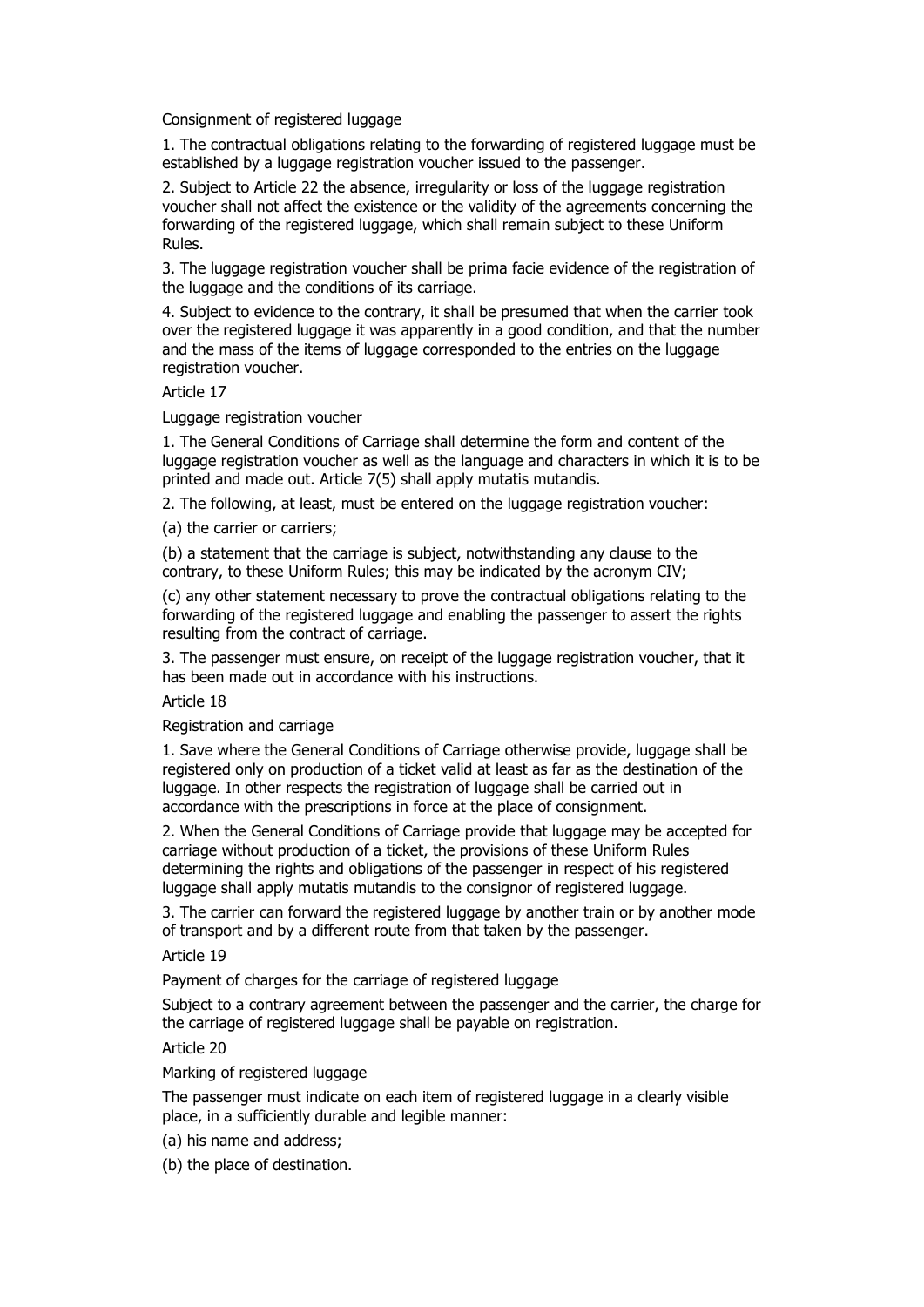Article 21

Right to dispose of registered luggage

1. If circumstances permit and if customs requirements or the requirements of other administrative authorities are not thereby contravened, the passenger can request luggage to be handed back at the place of consignment on surrender of the luggage registration voucher and, if the General Conditions of Carriage so require, on production of the ticket.

2. The General Conditions of Carriage may contain other provisions concerning the right to dispose of registered luggage, in particular modifications of the place of destination and the possible financial consequences to be borne by the passenger.

Article 22

Delivery

1. Registered luggage shall be delivered on surrender of the luggage registration voucher and, where appropriate, on payment of the amounts chargeable against the consignment.

The carrier shall be entitled, but not obliged, to examine whether the holder of the voucher is entitled to take delivery.

2. It shall be equivalent to delivery to the holder of the luggage registration voucher if, in accordance with the prescriptions in force at the place of destination:

(a) the luggage has been handed over to the customs or octroi authorities at their premises or warehouses, when these are not subject to the carrier's supervision;

(b) live animals have been handed over to third parties.

3. The holder of the luggage registration voucher may require delivery of the luggage at the place of destination as soon as the agreed time and, where appropriate, the time necessary for the operations carried out by customs or other administrative authorities, has elapsed.

4. Failing surrender of the luggage registration voucher, the carrier shall only be obliged to deliver the luggage to the person proving his right thereto; if the proof offered appears insufficient, the carrier may require security to be given.

5. Luggage shall be delivered at the place of destination for which it has been registered.

6. The holder of a luggage registration voucher whose luggage has not been delivered may require the day and time to be endorsed on the voucher when he requested delivery in accordance with paragraph 3.

7. The person entitled may refuse to accept the luggage if the carrier does not comply with his request to carry out an examination of the registered luggage in order to establish alleged damage.

8. In all other respects delivery of luggage shall be carried out in accordance with the prescriptions in force at the place of destination.

Chapter IV

Vehicles

Article 23

Conditions of carriage

The special provisions governing the carriage of vehicles, contained in the General Conditions of Carriage, shall specify in particular the conditions governing acceptance for carriage, registration, loading and carriage, unloading and delivery as well as the obligations of the passenger.

Article 24

Carriage voucher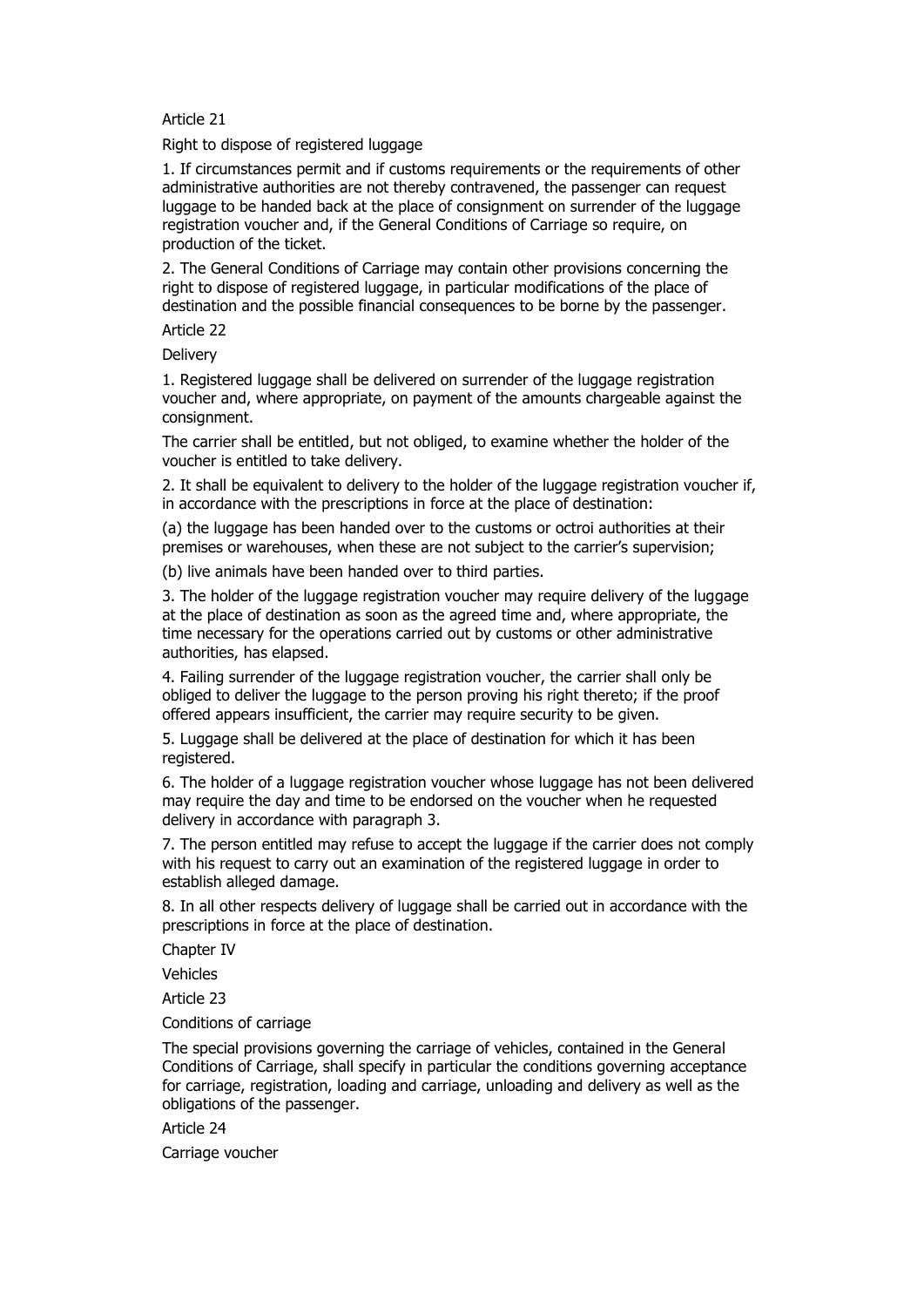1. The contractual obligations relating to the carriage of vehicles must be established by a carriage voucher issued to the passenger. The carriage voucher may be integrated into the passenger's ticket.

2. The special provisions governing the carriage of vehicles, contained in the General Conditions of Carriage, shall determine the form and content of the carriage voucher as well as the language and the characters in which it is to be printed and made out. Article 7(5) shall apply mutatis mutandis.

3. The following, at least, must be entered on the carriage voucher:

(a) the carrier or carriers;

(b) a statement that the carriage is subject, notwithstanding any clause to the contrary, to these Uniform Rules; this may be indicated by the acronym CIV;

(c) any other statement necessary to prove the contractual obligations relating to the carriage of vehicles and enabling the passenger to assert the rights resulting from the contract of carriage.

4. The passenger must ensure, on receipt of the carriage voucher, that it has been made out in accordance with his instructions.

Article 25

Applicable law

Subject to the provisions of this Chapter, the provisions of Chapter III relating to the carriage of luggage shall apply to vehicles.

TITLE IV

LIABILITY OF THE CARRIER

Chapter I

Liability in case of death of, or personal injury to, passengers

Article 26

Basis of liability

1. The carrier shall be liable for the loss or damage resulting from the death of, personal injuries to, or any other physical or mental harm to, a passenger, caused by an accident arising out of the operation of the railway and happening while the passenger is in, entering or alighting from railway vehicles whatever the railway infrastructure used.

2. The carrier shall be relieved of this liability

(a) if the accident has been caused by circumstances not connected with the operation of the railway and which the carrier, in spite of having taken the care required in the particular circumstances of the case, could not avoid and the consequences of which he was unable to prevent;

(b) to the extent that the accident is due to the fault of the passenger;

(c) if the accident is due to the behaviour of a third party which the carrier, in spite of having taken the care required in the particular circumstances of the case, could not avoid and the consequences of which he was unable to prevent; another undertaking using the same railway infrastructure shall not be considered as a third party; the right of recourse shall not be affected.

3. If the accident is due to the behaviour of a third party and if, in spite of that, the carrier is not entirely relieved of his liability in accordance with paragraph 2, letter c), he shall be liable in full up to the limits laid down in these Uniform Rules but without prejudice to any right of recourse which the carrier may have against the third party.

4. These Uniform Rules shall not affect any liability which may be incurred by the carrier in cases not provided for in paragraph 1.

5. If carriage governed by a single contract of carriage is performed by successive carriers, the carrier bound pursuant to the contract of carriage to provide the service of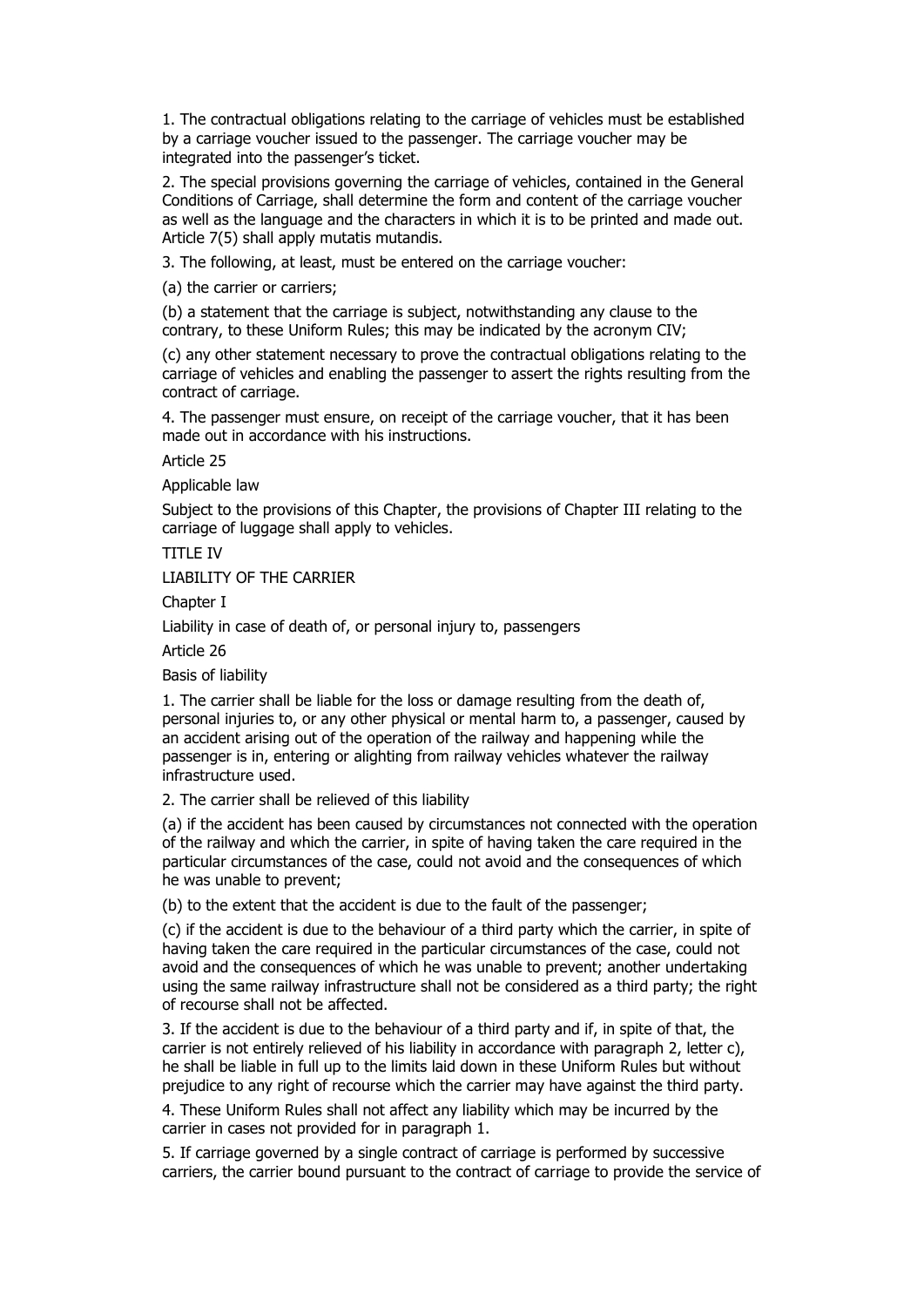carriage in the course of which the accident happened shall be liable in case of death of, and personal injuries to, passengers. When this service has not been provided by the carrier, but by a substitute carrier, the two carriers shall be jointly and severally liable in accordance with these Uniform Rules.

Article 27

Damages in case of death

1. In case of death of the passenger the damages shall comprise:

(a) any necessary costs following the death, in particular those of transport of the body and the funeral expenses;

(b) if death does not occur at once, the damages provided for in Article 28.

2. If, through the death of the passenger, persons whom he had, or would have had, a legal duty to maintain are deprived of their support, such persons shall also be compensated for that loss. Rights of action for damages of persons whom the passenger was maintaining without being legally bound to do so, shall be governed by national law.

Article 28

Damages in case of personal injury

In case of personal injury or any other physical or mental harm to the passenger the damages shall comprise:

(a) any necessary costs, in particular those of treatment and of transport;

(b) compensation for financial loss, due to total or partial incapacity to work, or to increased needs.

# Article 29

Compensation for other bodily harm

National law shall determine whether and to what extent the carrier must pay damages for bodily harm other than that for which there is provision in Articles 27 and 28.

## Article 30

Form and amount of damages in case of death and personal injury

1. The damages under Article 27(2) and Article 28(b) must be awarded in the form of a lump sum. However, if national law permits payment of an annuity, the damages shall be awarded in that form if so requested by the injured passenger or by the persons entitled referred to in Article 27(2).

2. The amount of damages to be awarded pursuant to paragraph 1 shall be determined in accordance with national law. However, for the purposes of these Uniform Rules, the upper limit per passenger shall be set at 175000 units of account as a lump sum or as an annual annuity corresponding to that sum, where national law provides for an upper limit of less than that amount.

Article 31

Other modes of transport

1. Subject to paragraph 2, the provisions relating to the liability of the carrier in case of death of, or personal injury to, passengers shall not apply to loss or damage arising in the course of carriage which, in accordance with the contract of carriage, was not carriage by rail.

2. However, where railway vehicles are carried by ferry, the provisions relating to liability in case of death of, or personal injury to, passengers shall apply to loss or damage referred to in Article 26(1) and Article 33(1), caused by an accident arising out of the operation of the railway and happening while the passenger is in, entering or alighting from the said vehicles.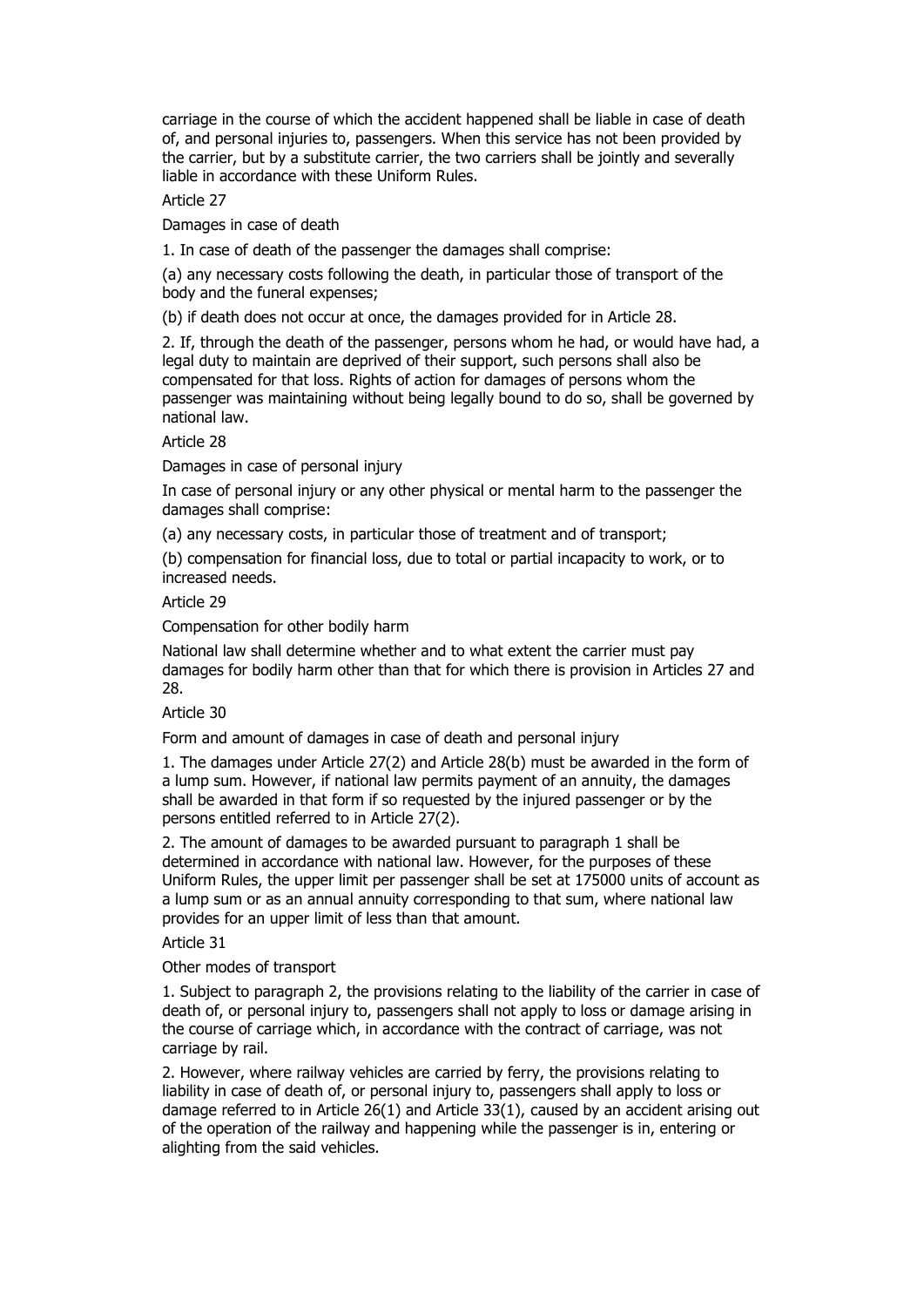3. When, because of exceptional circumstances, the operation of the railway is temporarily suspended and the passengers are carried by another mode of transport, the carrier shall be liable pursuant to these Uniform Rules.

Chapter II

Liability in case of failure to keep to the timetable

Article 32

Liability in case of cancellation, late running of trains or missed connections

1. The carrier shall be liable to the passenger for loss or damage resulting from the fact that, by reason of cancellation, the late running of a train or a missed connection, his journey cannot be continued the same day, or that a continuation of the journey the same day could not reasonably be required because of given circumstances. The damages shall comprise the reasonable costs of accommodation as well as the reasonable costs occasioned by having to notify persons expecting the passenger.

2. The carrier shall be relieved of this liability, when the cancellation, late running or missed connection is attributable to one of the following causes:

(a) circumstances not connected with the operation of the railway which the carrier, in spite of having taken the care required in the particular circumstances of the case, could not avoid and the consequences of which he was unable to prevent;

(b) fault on the part of the passenger; or

(c) the behaviour of a third party which the carrier, in spite of having taken the care required in the particular circumstances of the case, could not avoid and the consequences of which he was unable to prevent; another undertaking using the same railway infrastructure shall not be considered as a third party; the right of recourse shall not be affected.

3. National law shall determine whether and to what extent the carrier must pay damages for harm other than that provided for in paragraph 1. This provision shall be without prejudice to Article 44.

Chapter III

Liability in respect of hand luggage, animals, registered luggage and vehicles

SECTION 1

Hand luggage and animals

Article 33

Liability

1. In case of death of, or personal injury to, passengers the carrier shall also be liable for the loss or damage resulting from the total or partial loss of, or damage to, articles which the passenger had on him or with him as hand luggage; this shall apply also to animals which the passenger had brought with him. Article 26 shall apply mutatis mutandis.

2. In other respects, the carrier shall not be liable for the total or partial loss of, or damage to, articles, hand luggage or animals the supervision of which is the responsibility of the passenger in accordance with Article 15, unless this loss or damage is caused by the fault of the carrier. The other Articles of Title IV, with exception of Article 51, and Title VI shall not apply in this case.

## Article 34

Limit of damages in case of loss of or damage to articles

When the carrier is liable under Article 33(1), he must pay compensation up to a limit of 1400 units of account per passenger.

Article 35

Exclusion of liability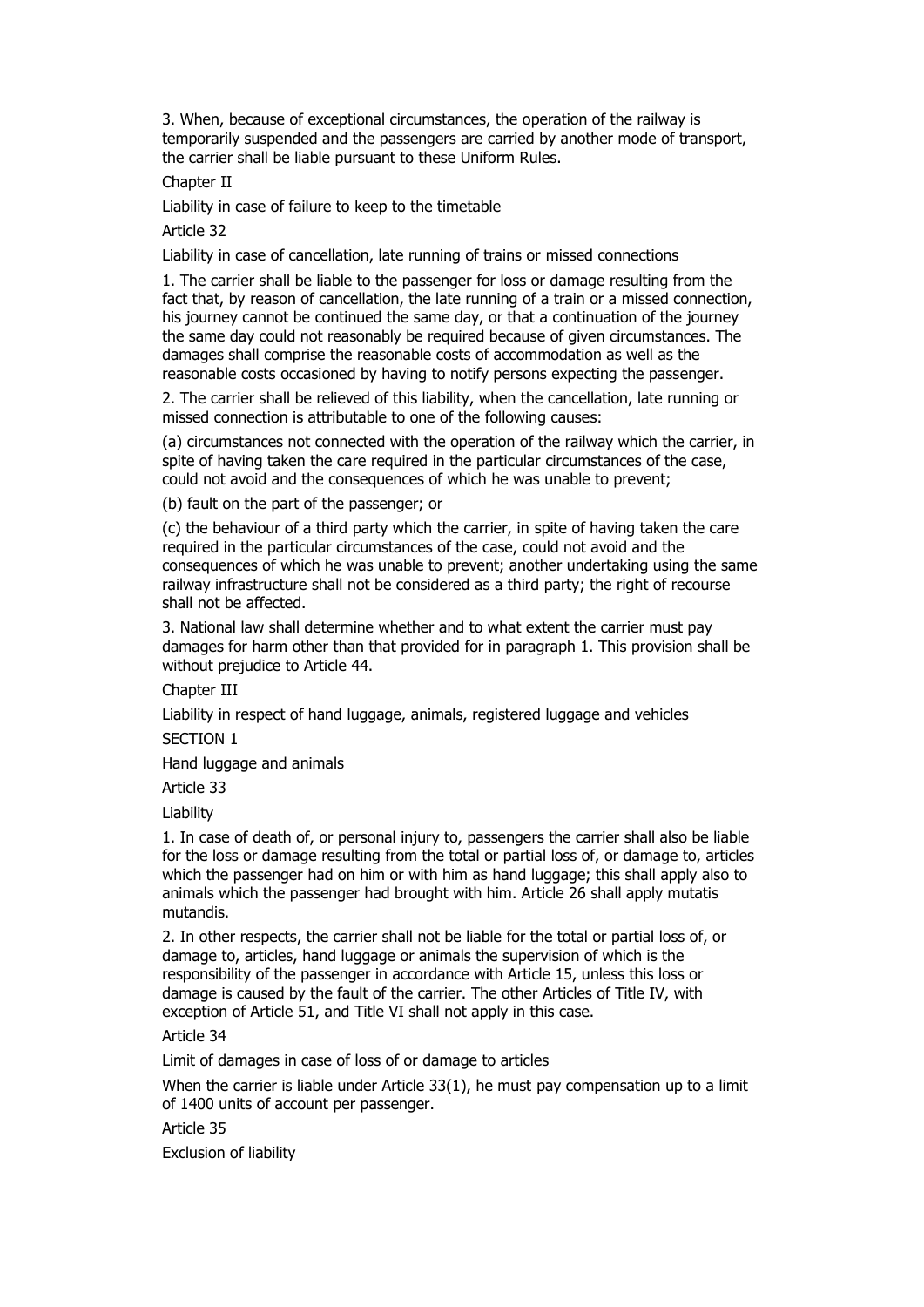The carrier shall not be liable to the passenger for loss or damage arising from the fact that the passenger does not conform to the formalities required by customs or other administrative authorities.

SECTION 2

Registered luggage

Article 36

Basis of liability

1. The carrier shall be liable for loss or damage resulting from the total or partial loss of, or damage to, registered luggage between the time of taking over by the carrier and the time of delivery as well as from delay in delivery.

2. The carrier shall be relieved of this liability to the extent that the loss, damage or delay in delivery was caused by a fault of the passenger, by an order given by the passenger other than as a result of the fault of the carrier, by an inherent defect in the registered luggage or by circumstances which the carrier could not avoid and the consequences of which he was unable to prevent.

3. The carrier shall be relieved of this liability to the extent that the loss or damage arises from the special risks inherent in one or more of the following circumstances:

(a) the absence or inadequacy of packing;

(b) the special nature of the luggage;

(c) the consignment as luggage of articles not acceptable for carriage.

Article 37

#### Burden of proof

1. The burden of proving that the loss, damage or delay in delivery was due to one of the causes specified in Article 36(2) shall lie on the carrier.

2. When the carrier establishes that, having regard to the circumstances of a particular case, the loss or damage could have arisen from one or more of the special risks referred to in Article 36(3), it shall be presumed that it did so arise. The person entitled shall, however, have the right to prove that the loss or damage was not attributable either wholly or in part to one of those risks.

## Article 38

#### Successive carriers

If carriage governed by a single contract is performed by several successive carriers, each carrier, by the very act of taking over the luggage with the luggage registration voucher or the vehicle with the carriage voucher, shall become a party to the contract of carriage in respect of the forwarding of luggage or the carriage of vehicles, in accordance with the terms of the luggage registration voucher or of the carriage voucher and shall assume the obligations arising therefrom. In such a case each carrier shall be responsible for the carriage over the entire route up to delivery.

#### Article 39

### Substitute carrier

1. Where the carrier has entrusted the performance of the carriage, in whole or in part, to a substitute carrier, whether or not in pursuance of a right under the contract of carriage to do so, the carrier shall nevertheless remain liable in respect of the entire carriage.

2. All the provisions of these Uniform Rules governing the liability of the carrier shall apply also to the liability of the substitute carrier for the carriage performed by him. Articles 48 and 52 shall apply if an action is brought against the servants or any other persons whose services the substitute carrier makes use of for the performance of the carriage.

3. Any special agreement under which the carrier assumes obligations not imposed by these Uniform Rules or waives rights conferred by these Uniform Rules shall be of no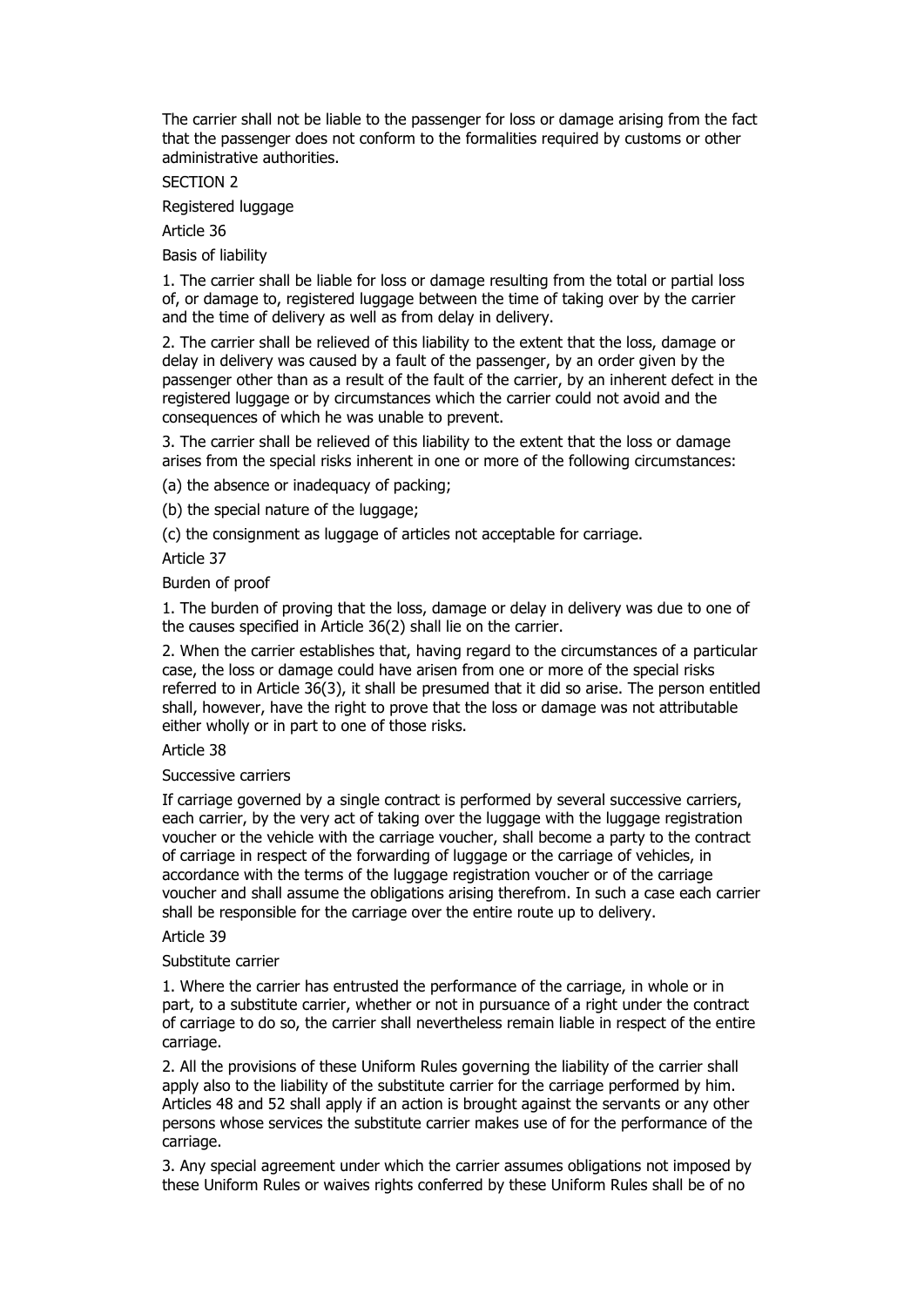effect in respect of the substitute carrier who has not accepted it expressly and in writing. Whether or not the substitute carrier has accepted it, the carrier shall nevertheless remain bound by the obligations or waivers resulting from such special agreement.

4. Where and to the extent that both the carrier and the substitute carrier are liable, their liability shall be joint and several.

5. The aggregate amount of compensation payable by the carrier, the substitute carrier and their servants and other persons whose services they make use of for the performance of the carriage shall not exceed the limits provided for in these Uniform Rules.

6. This Article shall not prejudice rights of recourse which may exist between the carrier and the substitute carrier.

Article 40

Presumption of loss

1. The person entitled may, without being required to furnish further proof, consider an item of luggage as lost when it has not been delivered or placed at his disposal within 14 days after a request for delivery has been made in accordance with Article 22(3).

2. If an item of luggage deemed to have been lost is recovered within one year after the request for delivery, the carrier must notify the person entitled if his address is known or can be ascertained.

3. Within thirty days after receipt of a notification referred to in paragraph 2, the person entitled may require the item of luggage to be delivered to him. In that case he must pay the charges in respect of carriage of the item from the place of consignment to the place where delivery is effected and refund the compensation received less, where appropriate, any costs included therein. Nevertheless he shall retain his rights to claim compensation for delay in delivery provided for in Article 43.

4. If the item of luggage recovered has not been claimed within the period stated in paragraph 3 or if it is recovered more than one year after the request for delivery, the carrier shall dispose of it in accordance with the laws and prescriptions in force at the place where the item of luggage is situated.

Article 41

Compensation for loss

1. In case of total or partial loss of registered luggage, the carrier must pay, to the exclusion of all other damages:

(a) if the amount of the loss or damage suffered is proved, compensation equal to that amount but not exceeding 80 units of account per kilogram of gross mass short or 1 200 units of account per item of luggage;

(b) if the amount of the loss or damage suffered is not established, liquidated damages of 20 units of account per kilogram of gross mass short or 300 units of account per item of luggage.

The method of compensation, by kilogram missing or by item of luggage, shall be determined by the General Conditions of Carriage.

2. The carrier must in addition refund the charge for the carriage of luggage and the other sums paid in relation to the carriage of the lost item as well as the customs duties and excise duties already paid.

Article 42

Compensation for damage

1. In case of damage to registered luggage, the carrier must pay compensation equivalent to the loss in value of the luggage, to the exclusion of all other damages.

2. The compensation shall not exceed: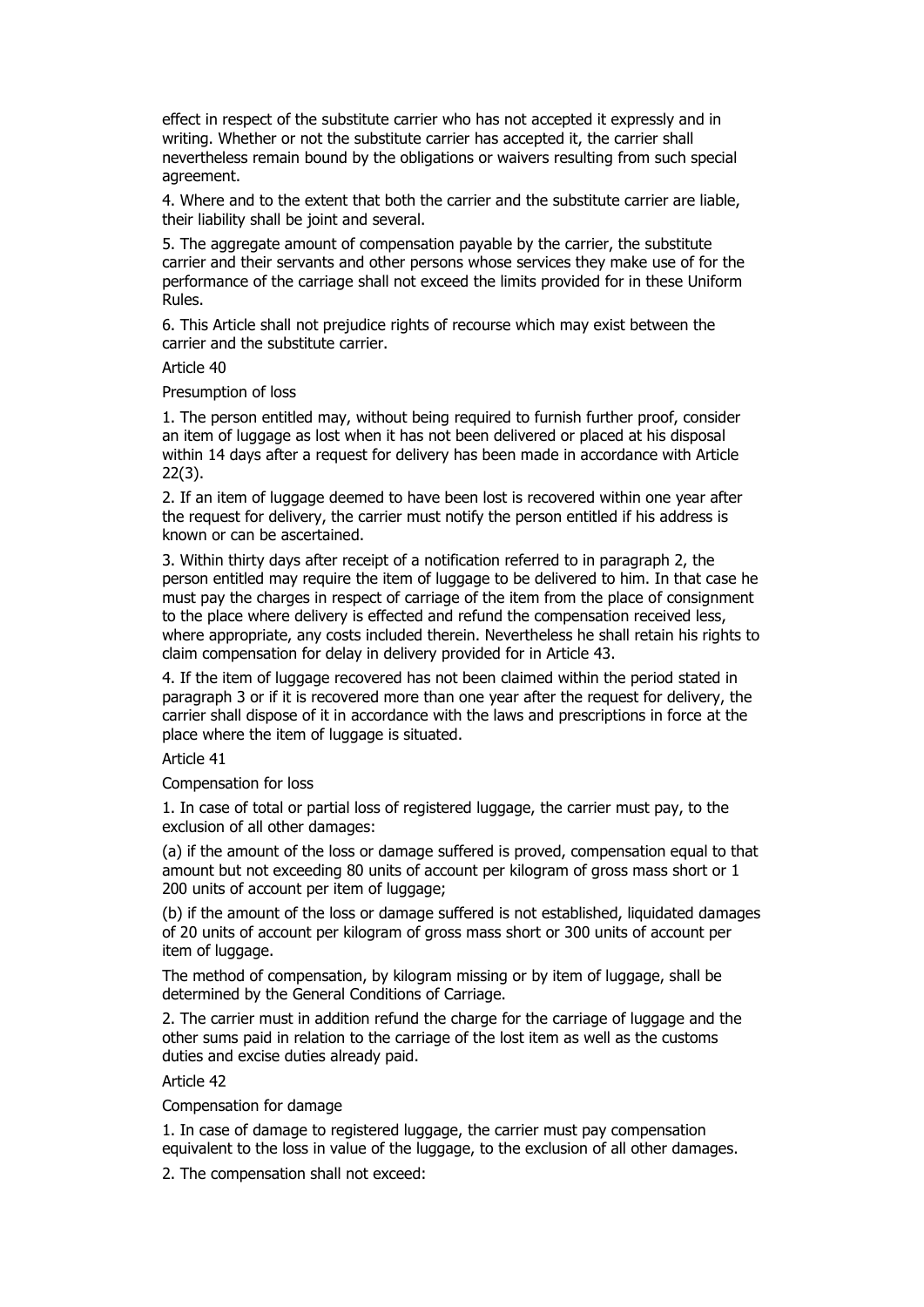(a) if all the luggage has lost value through damage, the amount which would have been payable in case of total loss;

(b) if only part of the luggage has lost value through damage, the amount which would have been payable had that part been lost.

Article 43

Compensation for delay in delivery

1. In case of delay in delivery of registered luggage, the carrier must pay in respect of each whole period of 24 hours after delivery has been requested, but subject to a maximum of 14 days:

(a) if the person entitled proves that loss or damage has been suffered thereby, compensation equal to the amount of the loss or damage, up to a maximum of 0,80 units of account per kilogram of gross mass of the luggage or 14 units of account per item of luggage, delivered late;

(b) if the person entitled does not prove that loss or damage has been suffered thereby, liquidated damages of 0,14 units of account per kilogram of gross mass of the luggage or 2,80 units of account per item of luggage, delivered late.

The methods of compensation, by kilogram missing or by item of luggage, shall be determined by the General Conditions of Carriage.

2. In case of total loss of luggage, the compensation provided for in paragraph 1 shall not be payable in addition to that provided for in Article 41.

3. In case of partial loss of luggage, the compensation provided for in paragraph 1 shall be payable in respect of that part of the luggage which has not been lost.

4. In case of damage to luggage not resulting from delay in delivery the compensation provided for in paragraph 1 shall, where appropriate, be payable in addition to that provided for in Article 42.

5. In no case shall the total of compensation provided for in paragraph 1 together with that payable under Articles 41 and 42 exceed the compensation which would be payable in case of total loss of the luggage.

SECTION 3

Vehicles

Article 44

Compensation for delay

1. In case of delay in loading for a reason attributable to the carrier or delay in delivery of a vehicle, the carrier must, if the person entitled proves that loss or damage has been suffered thereby, pay compensation not exceeding the amount of the carriage charge.

2. If, in case of delay in loading for a reason attributable to the carrier, the person entitled elects not to proceed with the contract of carriage, the carriage charge shall be refunded to him. In addition the person entitled may, if he proves that loss or damage has been suffered as a result of the delay, claim compensation not exceeding the carriage charge.

## Article 45

Compensation for loss

In case of total or partial loss of a vehicle the compensation payable to the person entitled for the loss or damage proved shall be calculated on the basis of the usual value of the vehicle. It shall not exceed 8000 units of account. A loaded or unloaded trailer shall be considered as a separate vehicle.

#### Article 46

Liability in respect of other articles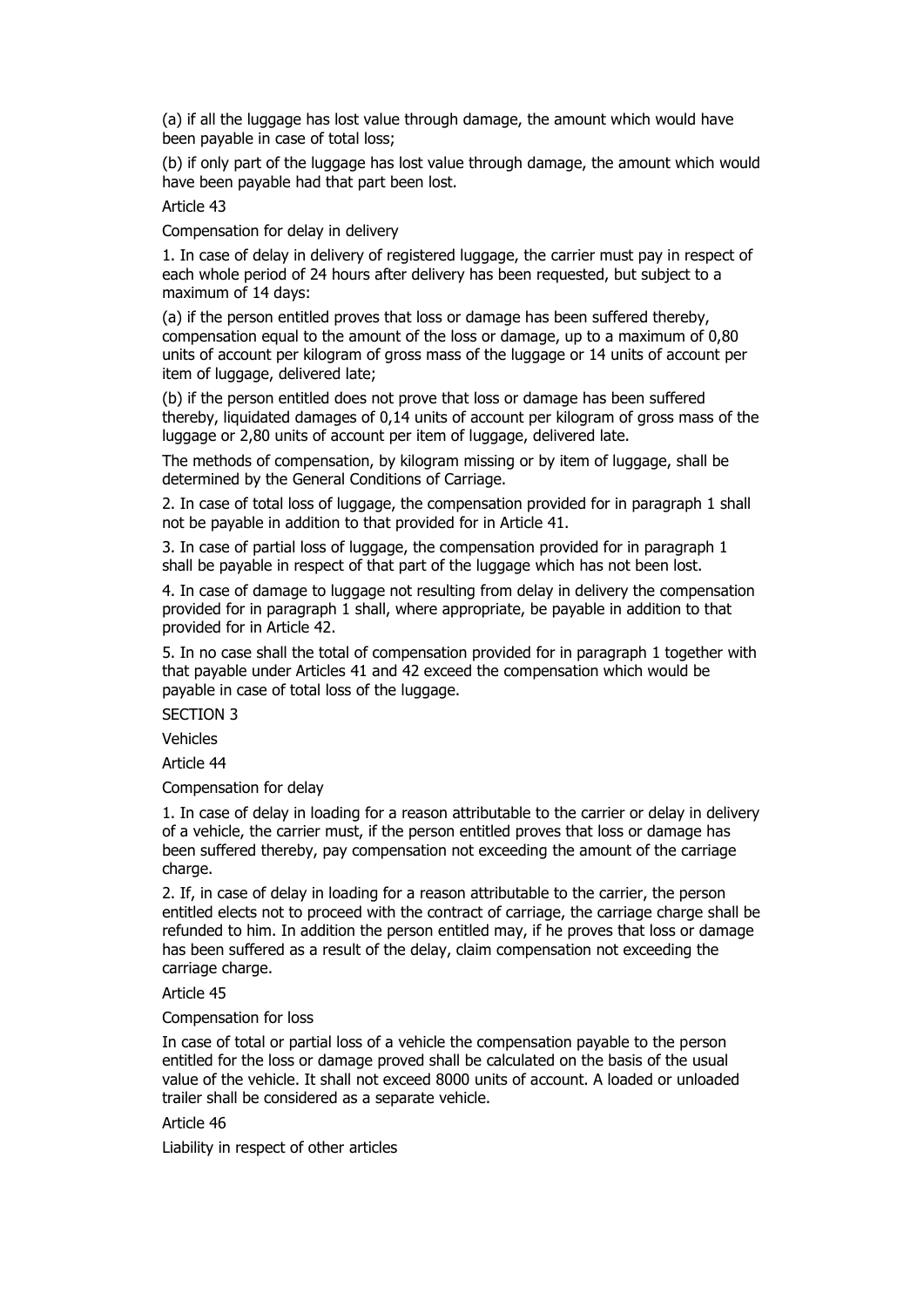1. In respect of articles left inside the vehicle or situated in boxes (e.g. luggage or ski boxes) fixed to the vehicle, the carrier shall be liable only for loss or damage caused by his fault. The total compensation payable shall not exceed 1400 units of account.

2. So far as concerns articles stowed on the outside of the vehicle, including the boxes referred to in paragraph 1, the carrier shall be liable in respect of articles placed on the outside of the vehicle only if it is proved that the loss or damage results from an act or omission, which the carrier has committed either with intent to cause such a loss or damage or recklessly and with knowledge that such loss or damage would probably result.

Article 47

Applicable law

Subject to the provisions of this Section, the provisions of Section 2 relating to liability for luggage shall apply to vehicles.

Chapter IV

Common provisions

Article 48

Loss of right to invoke the limits of liability

The limits of liability provided for in these Uniform Rules as well as the provisions of national law, which limit the compensation to a fixed amount, shall not apply if it is proved that the loss or damage results from an act or omission, which the carrier has committed either with intent to cause such loss or damage, or recklessly and with knowledge that such loss or damage would probably result.

Article 49

Conversion and interest

1. Where the calculation of compensation requires the conversion of sums expressed in foreign currency, conversion shall be at the exchange rate applicable on the day and at the place of payment of the compensation.

2. The person entitled may claim interest on compensation, calculated at five per cent per annum, from the day of the claim provided for in Article 55 or, if no such claim has been made, from the day on which legal proceedings were instituted.

3. However, in the case of compensation payable pursuant to Articles 27 and 28, interest shall accrue only from the day on which the events relevant to the assessment of the amount of compensation occurred, if that day is later than that of the claim or the day when legal proceedings were instituted.

4. In the case of luggage, interest shall only be payable if the compensation exceeds 16 units of account per luggage registration voucher.

5. In the case of luggage, if the person entitled does not submit to the carrier, within a reasonable time allotted to him, the supporting documents required for the amount of the claim to be finally settled, no interest shall accrue between the expiry of the time allotted and the actual submission of such documents.

Article 50

Liability in case of nuclear incidents

The carrier shall be relieved of liability pursuant to these Uniform Rules for loss or damage caused by a nuclear incident when the operator of a nuclear installation or another person who is substituted for him is liable for the loss or damage pursuant to the laws and prescriptions of a State governing liability in the field of nuclear energy.

## Article 51

Persons for whom the carrier is liable

The carrier shall be liable for his servants and other persons whose services he makes use of for the performance of the carriage, when these servants and other persons are acting within the scope of their functions. The managers of the railway infrastructure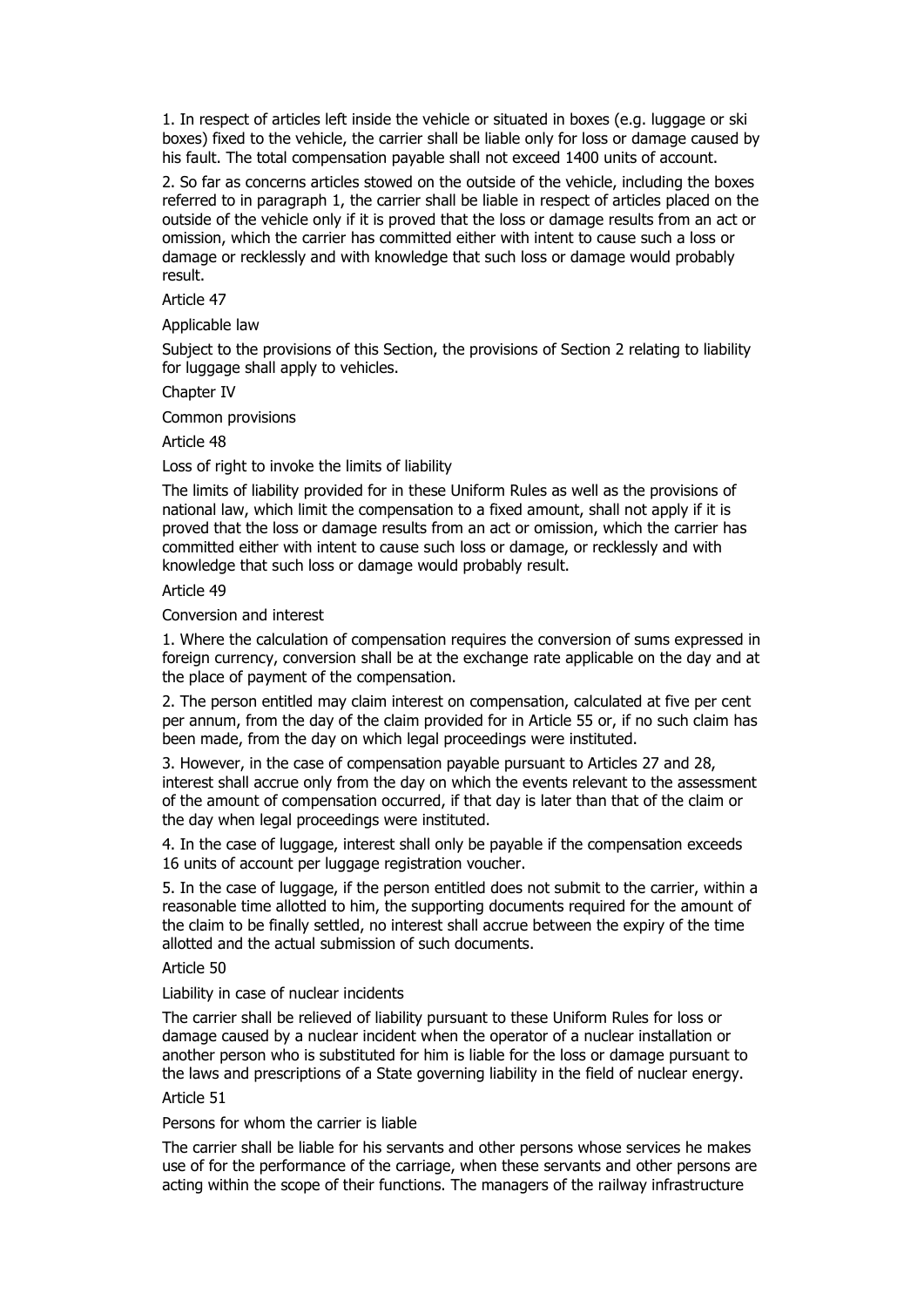on which the carriage is performed shall be considered as persons whose services the carrier makes use of for the performance of the carriage.

Article 52

Other actions

1. In all cases where these Uniform Rules shall apply, any action in respect of liability, on whatever grounds, may be brought against the carrier only subject to the conditions and limitations laid down in these Uniform Rules.

2. The same shall apply to any action brought against the servants and other persons for whom the carrier is liable pursuant to Article 51.

TITLE V

LIABILITY OF THE PASSENGER

Article 53

Special principles of liability

The passenger shall be liable to the carrier for any loss or damage:

(a) resulting from failure to fulfil his obligations pursuant to

1. Articles 10, 14 and 20,

2. the special provisions for the carriage of vehicles, contained in the General Conditions of Carriage, or

3. the Regulation concerning the International Carriage of Dangerous Goods by Rail (RID), or

(b) caused by articles and animals that he brings with him,

unless he proves that the loss or damage was caused by circumstances that he could not avoid and the consequences of which he was unable to prevent, despite the fact that he exercised the diligence required of a conscientious passenger. This provision shall not affect the liability of the carrier pursuant to Articles 26 and 33(1).

TITLE VI

ASSERTION OF RIGHTS

Article 54

Ascertainment of partial loss or damage

1. When partial loss of, or damage to, an article carried in the charge of the carrier (luggage, vehicles) is discovered or presumed by the carrier or alleged by the person entitled, the carrier must without delay, and if possible in the presence of the person entitled, draw up a report stating, according to the nature of the loss or damage, the condition of the article and, as far as possible, the extent of the loss or damage, its cause and the time of its occurrence.

2. A copy of the report must be supplied free of charge to the person entitled.

3. Should the person entitled not accept the findings in the report, he may request that the condition of the luggage or vehicle and the cause and amount of the loss or damage be ascertained by an expert appointed either by the parties to the contract of carriage or by a court or tribunal. The procedure to be followed shall be governed by the laws and prescriptions of the State in which such ascertainment takes place.

#### Article 55

Claims

1. Claims relating to the liability of the carrier in case of death of, or personal injury to, passengers must be addressed in writing to the carrier against whom an action may be brought. In the case of a carriage governed by a single contract and performed by successive carriers the claims may also be addressed to the first or the last carrier as well as to the carrier having his principal place of business or the branch or agency which concluded the contract of carriage in the State where the passenger is domiciled or habitually resident.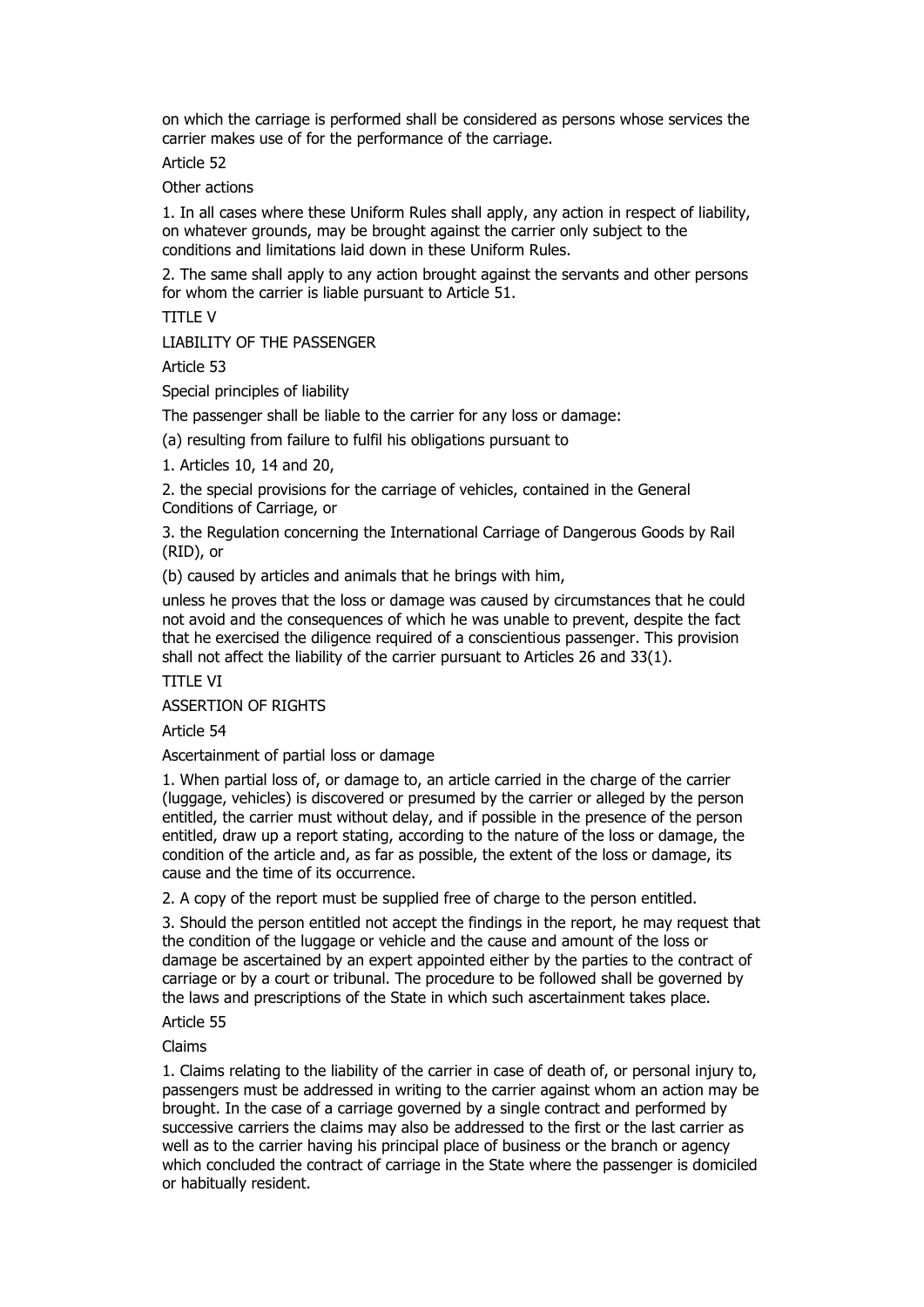2. Other claims relating to the contract of carriage must be addressed in writing to the carrier specified in Article 56(2) and (3).

3. Documents which the person entitled thinks fit to submit with the claim shall be produced either in the original or as copies, where appropriate, the copies duly certified if the carrier so requires. On settlement of the claim, the carrier may require the surrender of the ticket, the luggage registration voucher and the carriage voucher.

# Article 56

Carriers against whom an action may be brought

1. An action based on the liability of the carrier in case of death of, or personal injury to, passengers may only be brought against the carrier who is liable pursuant to Article 26(5).

2. Subject to paragraph 4 other actions brought by passengers based on the contract of carriage may be brought only against the first carrier, the last carrier or the carrier having performed the part of carriage on which the event giving rise to the proceedings occurred.

3. When, in the case of carriage performed by successive carriers, the carrier who must deliver the luggage or the vehicle is entered with his consent on the luggage registration voucher or the carriage voucher, an action may be brought against him in accordance with paragraph 2 even if he has not received the luggage or the vehicle.

4. An action for the recovery of a sum paid pursuant to the contract of carriage may be brought against the carrier who has collected that sum or against the carrier on whose behalf it was collected.

5. An action may be brought against a carrier other than those specified in paragraphs 2 and 4 when instituted by way of counter-claim or by way of exception in proceedings relating to a principal claim based on the same contract of carriage.

6. To the extent that these Uniform Rules apply to the substitute carrier, an action may also be brought against him.

7. If the plaintiff has a choice between several carriers, his right to choose shall be extinguished as soon as he brings an action against one of them; this shall also apply if the plaintiff has a choice between one or more carriers and a substitute carrier.

## Article 58

Extinction of right of action in case of death or personal injury

1. Any right of action by the person entitled based on the liability of the carrier in case of death of, or personal injury to, passengers shall be extinguished if notice of the accident to the passenger is not given by the person entitled, within 12 months of his becoming aware of the loss or damage, to one of the carriers to whom a claim may be addressed in accordance with Article 55(1). Where the person entitled gives oral notice of the accident to the carrier, the carrier shall furnish him with an acknowledgement of such oral notice.

2. Nevertheless, the right of action shall not be extinguished if

(a) within the period provided for in paragraph 1 the person entitled has addressed a claim to one of the carriers designated in Article 55(1);

(b) within the period provided for in paragraph 1 the carrier who is liable has learned of the accident to the passenger in some other way;

(c) notice of the accident has not been given, or has been given late, as a result of circumstances not attributable to the person entitled;

(d) the person entitled proves that the accident was caused by fault on the part of the carrier.

Article 59

Extinction of right of action arising from carriage of luggage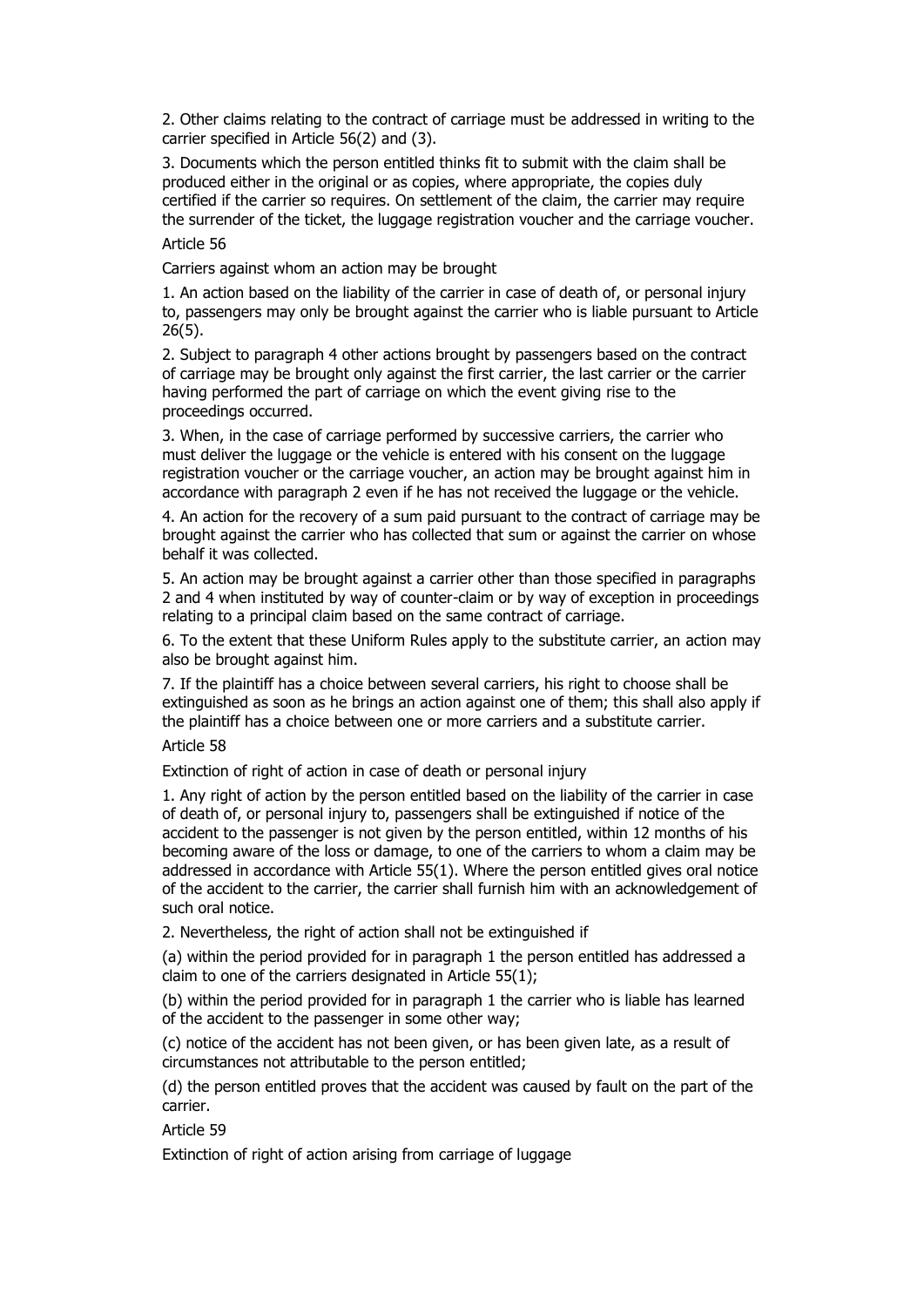1. Acceptance of the luggage by the person entitled shall extinguish all rights of action against the carrier arising from the contract of carriage in case of partial loss, damage or delay in delivery.

2. Nevertheless, the right of action shall not be extinguished:

(a) in case of partial loss or damage, if

1. the loss or damage was ascertained in accordance with Article 54 before the acceptance of the luggage by the person entitled,

2. the ascertainment which should have been carried out in accordance with Article 54 was omitted solely through the fault of the carrier;

(b) in case of loss or damage which is not apparent whose existence is ascertained after acceptance of the luggage by the person entitled, if he

1. asks for ascertainment in accordance with Article 54 immediately after discovery of the loss or damage and not later than three days after the acceptance of the luggage, and

2. in addition, proves that the loss or damage occurred between the time of taking over by the carrier and the time of delivery;

(c) in case of delay in delivery, if the person entitled has, within twenty-one days, asserted his rights against one of the carriers specified in Article 56(3);

(d) if the person entitled proves that the loss or damage was caused by fault on the part of the carrier.

Article 60

Limitation of actions

1. The period of limitation of actions for damages based on the liability of the carrier in case of death of, or personal injury to, passengers shall be:

(a) in the case of a passenger, three years from the day after the accident;

(b) in the case of other persons entitled, three years from the day after the death of the passenger, subject to a maximum of five years from the day after the accident.

2. The period of limitation for other actions arising from the contract of carriage shall be one year. Nevertheless, the period of limitation shall be two years in the case of an action for loss or damage resulting from an act or omission committed either with the intent to cause such loss or damage, or recklessly and with knowledge that such loss or damage would probably result.

3. The period of limitation provided for in paragraph 2 shall run for actions:

(a) for compensation for total loss, from the fourteenth day after the expiry of the period of time provided for in Article 22(3);

(b) for compensation for partial loss, damage or delay in delivery, from the day when delivery took place;

(c) in all other cases involving the carriage of passengers, from the day of expiry of validity of the ticket.

The day indicated for the commencement of the period of limitation shall not be included in the period.

4. […]

5. […]

6. Otherwise, the suspension and interruption of periods of limitation shall be governed by national law.

TITLE VII RELATIONS BETWEEN CARRIERS Article 61

Apportionment of the carriage charge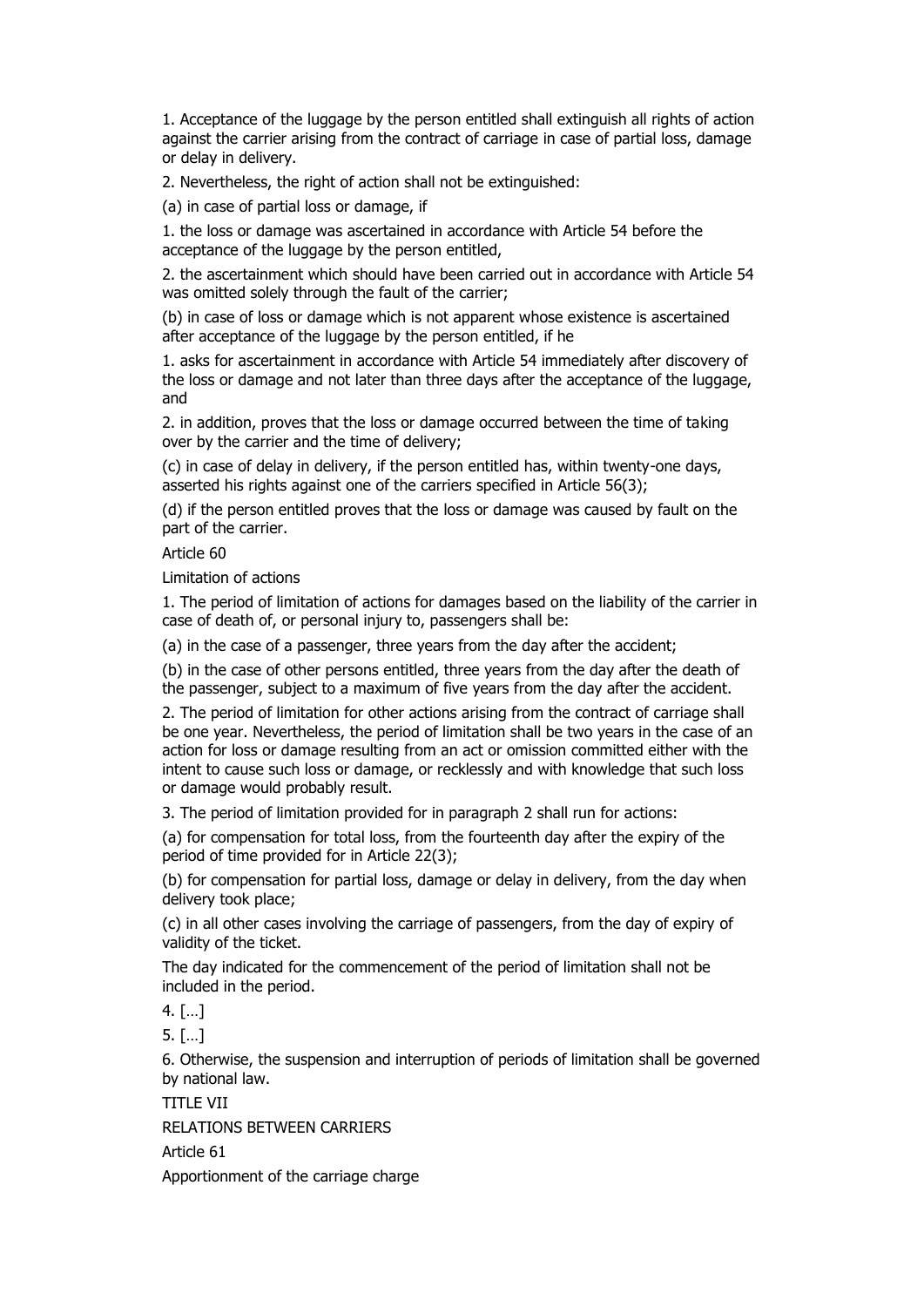1. Any carrier who has collected or ought to have collected a carriage charge must pay to the carriers concerned their respective shares of such a charge. The methods of payment shall be fixed by agreement between the carriers.

2. Article 6(3), Article 16(3) and Article 25 shall also apply to the relations between successive carriers.

Article 62

Right of recourse

1. A carrier who has paid compensation pursuant to these Uniform Rules shall have a right of recourse against the carriers who have taken part in the carriage in accordance with the following provisions:

(a) the carrier who has caused the loss or damage shall be solely liable for it;

(b) when the loss or damage has been caused by several carriers, each shall be liable for the loss or damage he has caused; if such distinction is impossible, the compensation shall be apportioned between them in accordance with letter c);

(c) if it cannot be proved which of the carriers has caused the loss or damage, the compensation shall be apportioned between all the carriers who have taken part in the carriage, except those who prove that the loss or damage was not caused by them; such apportionment shall be in proportion to their respective shares of the carriage charge.

2. In the case of insolvency of any one of these carriers, the unpaid share due from him shall be apportioned among all the other carriers who have taken part in the carriage, in proportion to their respective shares of the carriage charge.

Article 63

Procedure for recourse

1. The validity of the payment made by the carrier exercising a right of recourse pursuant to Article 62 may not be disputed by the carrier against whom the right to recourse is exercised, when compensation has been determined by a court or tribunal and when the latter carrier, duly served with notice of the proceedings, has been afforded an opportunity to intervene in the proceedings. The court or tribunal seized of the principal action shall determine what time shall be allowed for such notification of the proceedings and for intervention in the proceedings.

2. A carrier exercising his right of recourse must present his claim in one and the same proceedings against all the carriers with whom he has not reached a settlement, failing which he shall lose his right of recourse in the case of those against whom he has not taken proceedings.

3. The court or tribunal shall give its decision in one and the same judgment on all recourse claims brought before it.

4. The carrier wishing to enforce his right of recourse may bring his action in the courts or tribunals of the State on the territory of which one of the carriers participating in the carriage has his principal place of business, or the branch or agency which concluded the contract of carriage.

5. When the action must be brought against several carriers, the plaintiff carrier shall be entitled to choose the court or tribunal in which he will bring the proceedings from among those having competence pursuant to paragraph 4.

6. Recourse proceedings may not be joined with proceedings for compensation taken by the person entitled under the contract of carriage.

Article 64

Agreements concerning recourse

The carriers may conclude agreements which derogate from Articles 61 and 62.

--------------------------------------------------

20071023